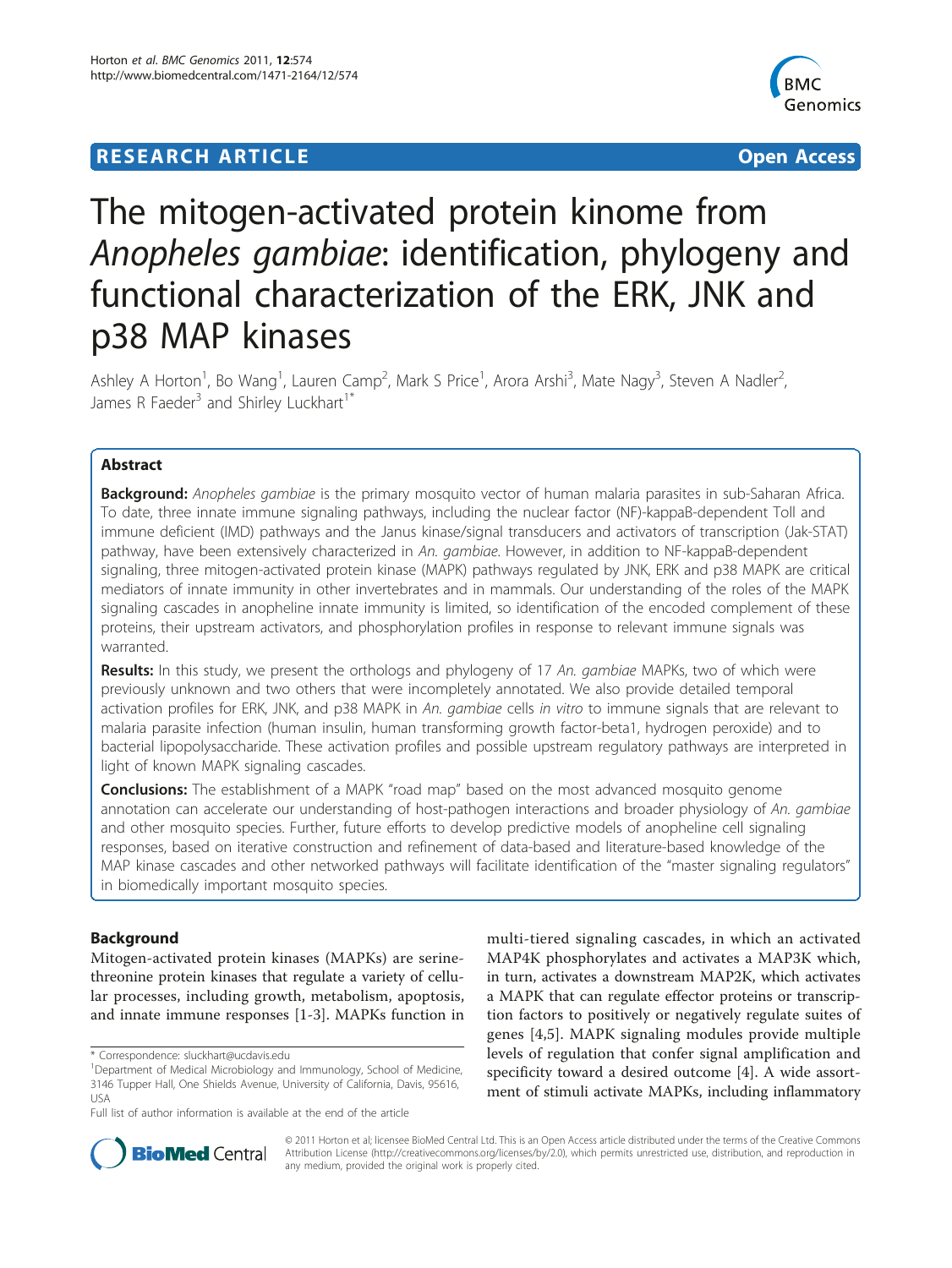cytokines [[6\]](#page-10-0), osmotic stress [[7](#page-10-0)], oxidative stress and redox signaling [\[8](#page-10-0)], and growth factors [[9](#page-10-0),[10](#page-10-0)].

MAPKs have been extensively studied and a wealth of information is available from many model systems, including Caenorhabditis elegans, Drosophila melanogaster and a variety of mammals [[11](#page-10-0)-[13\]](#page-10-0). From an evolutionary standpoint, MAPKs have diverged very little over time and several published phylogenies of MAPKs have revealed a high degree of conservation from invertebrates to vertebrates [[14](#page-10-0),[15\]](#page-11-0). Further, these analyses have contributed to our understanding of the evolution and function of the MAPKs [[14,](#page-10-0)[15](#page-11-0)]. For example, a MAPK phylogeny was constructed from the encoded sequences in the genome of the human pathogenic blood fluke, Schistosoma japonicum, together with known eukaryotic MAPKs from model organisms to elucidate putative functions of previously undescribed S. japonicum MAPKs [[16](#page-11-0)]. The construction of MAPK phylogenies can, therefore, facilitate predictions of the roles of MAPKs in non-model organisms, including those of public health importance.

Malaria is a parasitic disease of great public health concern, with over 250 million new cases per year, resulting in nearly one million deaths annually [[17\]](#page-11-0). In sub-Saharan Africa, the mosquito Anopheles gambiae transmits the most deadly human malaria parasite Plasmodium falciparum. Despite highly efficient transmission, the invertebrate and vertebrate hosts of malaria parasites can mount sophisticated immune responses to infection. These responses are regulated in both hosts, in part, by MAPKs [\[9](#page-10-0),[18](#page-11-0)-[20\]](#page-11-0).

Two prominent parasite-derived signals - glycosylphosphatidylinositols (GPIs) and hemozoin - activate MAPK signaling in both the mammalian and mosquito hosts. Mammalian JNK, ERK and p38 MAPKs transduce signals from P. falciparum glycophosphatidylinositols (PfGPIs) for inflammatory cytokine synthesis in immune cells in vitro and during parasite infection in vivo [[18](#page-11-0),[19](#page-11-0)]. Hemozoin signals principally through ERK to increase interferon-gamma-dependent production of anti-parasite nitric oxide (NO) in mammalian cells [[21,22](#page-11-0)]. In an analogous fashion, PfGPIs function as an early signal of parasite infection in An. gambiae [[23](#page-11-0)] and in Anopheles stephensi [[24\]](#page-11-0), a vector of malaria in Asia and close relative of An. gambiae. In An. stephensi, PfGPIs robustly activate MEK-ERK phosphorylation in the mosquito midgut epithelium [[24\]](#page-11-0), a site that is critical for parasite development in the insect host. As in mammalian cells, hemozoin can activate MEK-ERK sig-naling in the An. stephensi midgut [[25\]](#page-11-0). Further, transforming growth factor (TGF)-beta1-dependent MEK-ERK-dependent signaling can facilitate P. falciparum development at the midgut epithelium by inhibiting the expression of NO synthase [[9](#page-10-0)] and synthesis of inflammatory levels of reactive nitrogen oxides that limit parasite development [\[26-28](#page-11-0)].

In contrast to our understanding of ERK signaling in An. stephensi and An. gambiae, our knowledge of the regulatory ligands and signaling pathways as well as the biological impacts of JNK and p38 MAPK signaling in these species is more limited. In particular, JNK activation appears to mediate as yet unidentified inhibitory responses to the murine parasite Plasmodium berghei in An. gambiae [[29](#page-11-0)], although the extracellular signals and upstream regulatory proteins for JNK activation are unknown. In the case of p38 MAPK, this signaling protein appears to regulate antimicrobial responses in Aedes mosquitoes [\[30-32\]](#page-11-0) and p38 MAPK is activated during insulin-dependent immune signaling in An. ste-phensi [\[20](#page-11-0)]. However, the pathway elements that regulate this signaling, the biological effects of signaling, and the identity of other activating ligands in Anopheles spp., including those derived from malaria parasites [[25](#page-11-0)], are unknown.

In this study, we used bioinformatics, existing knowledge of mammalian signaling pathways, and signaling assays in An. gambiae cells to provide a more comprehensive understanding of the likely roles of the MAPK cascades in innate immunity of An. gambiae, a critical malaria vector mosquito for which an annotated genome sequence is available [\[33\]](#page-11-0). The MAPK phylogeny presented here recapitulates the conservation of the MAPKs and, for the first time, identifies the orthologous associations and evolutionary origins of the complete suite of An. gambiae MAPKs. The functional data presented herein demonstrate differing roles for An. gambiae p38 MAPK, ERK and JNK in response to stimuli that are biologically relevant for malaria parasite infection and, together with existing knowledge from mammalian models, suggest that anopheline mosquitoes utilize a unique MAPK architecture for signaling.

## Methods

### MAPK identification

The initial set of 43 human MAPKs used for reference in this study was identified in the GeneCards database [[34\]](#page-11-0) (Additional File [1\)](#page-10-0). Fifteen An. gambiae MAPK orthologs were identified in GeneCards and confirmed using Basic Local Alignment Search Tool (BLAST) [\[35](#page-11-0)] against An. *gambiae* genome sequence data. In addition, An. gambiae sequence data were analyzed using highly conserved, orthologous MAPK activation loop sequences. The activation of MAP kinases occurs by a dual phosphorylation event by the upstream kinase on a solvent-exposed activation loop that typically contains a T-X-Y motif [[36](#page-11-0),[37](#page-11-0)]. We used the encoded activation loop sequences from D. melanogaster Slipper (KTLKITDFGLAREAGTYAWMPPEVISV) and D.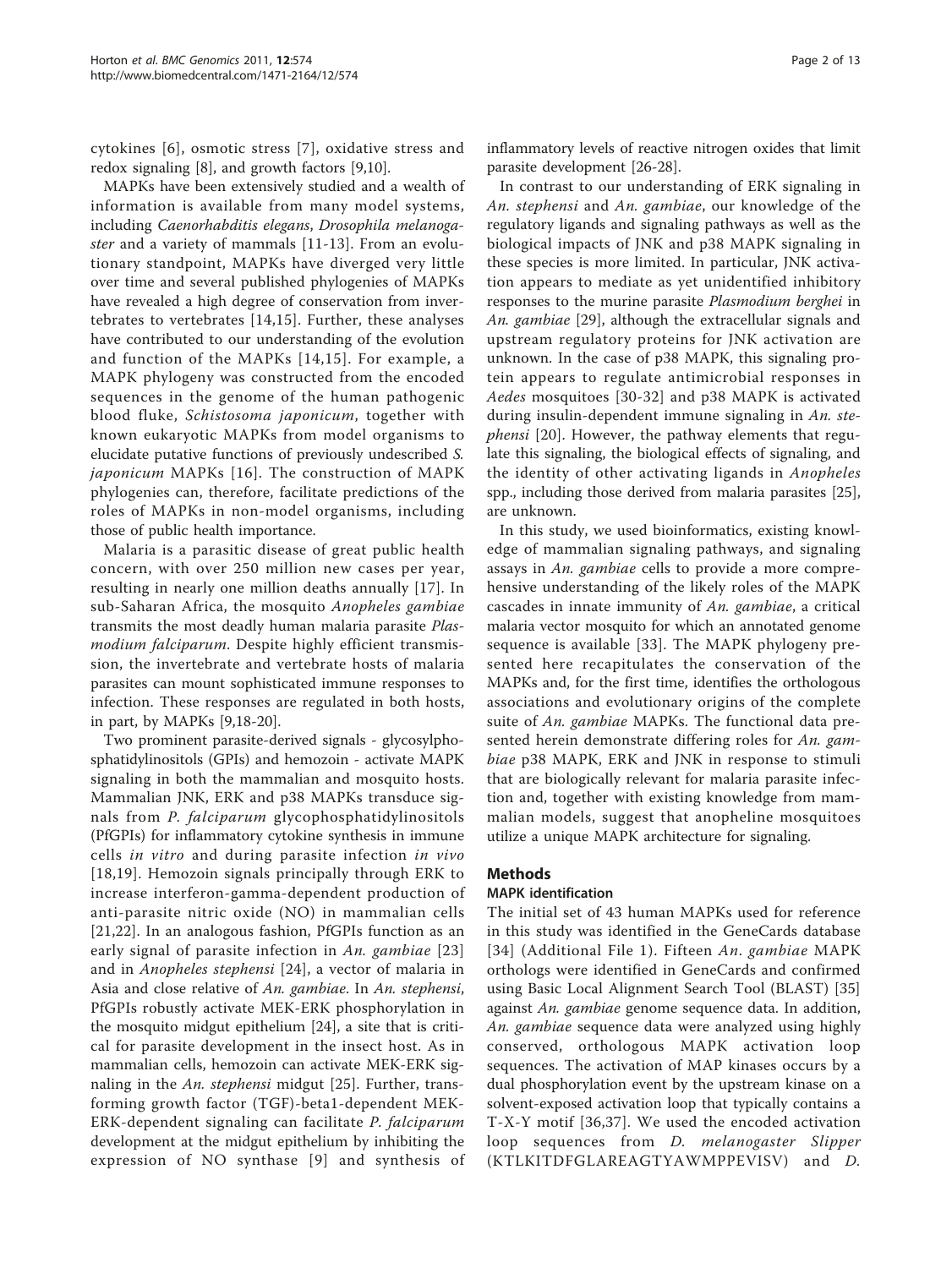melanogaster Wallenda (EVVKISDFGTSREGTVAW-MAPEVIRNPCSEKVDIWSY), flanked by 5-10 additional conserved amino residues, in TBLASTN queries against An. gambiae sequence data. Conserved catalytic domains for all predicted proteins were confirmed using Prosite.

## Phylogenetic analysis

For phylogenetic analyses, 108 sequences, ranging from 115-354 amino acids, of MAPK catalytic domains from An. gambiae, C. elegans, Ciona intestinalis, D. melanogaster, Homo sapiens and Saccharomyces cerevisiae were used to generate an alignment using the BLOSUM protein weight matrix and ClustalX [\[38\]](#page-11-0). Orthologs of C. elegans, D. melanogaster and C. intestinalis MAPKs were confirmed using BLASTP of GeneCards, Ensemble Metazoa, Wormbase and Flybase databases. Phylogenetic analyses were conducted using Phylogeny Inference Package (PHYLIP) 3.69 [[39](#page-11-0)]. PROTDIST was used to generate a distance matrix based on the Jones-Taylor-Thornton (JTT) model of amino acid substitution. A distance-based phylogenetic tree was then inferred using the neighbor-joining (NJ) algorithm implemented in NEIGHBOR. SEQBOOT was used to prepare 1000 pseudoreplicate datasets for bootstrap analysis; these replicate datasets were then analyzed using PROTDIST with the JTT model and NEIGHBOR to create a bootstrap NJ tree. The bootstrap majority-rule consensus tree was generated using CONSENSE, visualized in Fig-Tree v 1.3.1<http://tree.bio.ed.ac.uk/software/figtree/> and edited using Inkscape 0.48<http://inkscape.org/>. The unrooted consensus tree was drawn to scale, with branch lengths representing the mean number of substitutions per site.

### Mosquito cell culture and experimental treatments

The immortalized, embryo-derived An. gambiae 4a3B cell line (kindly provided by Hans-Michael Müller) [\[40](#page-11-0)] was maintained in Schneider's medium (Invitrogen, Carlsbad, CA) with 10% heat-inactivated fetal bovine serum (Invitrogen) at 28°C. For each condition,  $1 \times 10^6$ 4a3B cells in 2 mL medium were plated in one well of a 12-well tissue culture plate and allowed to recover overnight. Cells were then treated with the following stimuli at concentrations previously validated for signaling: 250 μM hydrogen peroxide (VWR International, Radnor, PA) [[20\]](#page-11-0), 6000 pg/ml human TGF-beta1 (R&D Systems, Minneapolis, MN) [[20](#page-11-0)], 1.7 μM human insulin (Sigma-Aldrich, St. Louis, MO) [[20\]](#page-11-0) or 100 μg/ml lipopolysaccharide (LPS; Sigma-Aldrich) [[41](#page-11-0)] and collected at 5 min, 15 min, 30 min, 1 h, 3 h, 6 h and 24 h after treatment for subsequent western blot analysis. To quantify and analyze ERK, JNK, and p38 MAPK transcript expression, 4a3B cells prepared as described above were

treated with 1.7 μM human insulin and collected at 1 h, 3 h, 6 h and 24 h for qPCR (see below). Controls for each time point consisted of an identical aliquot of cells treated with diluent. At least three biological replicates were performed for each treatment.

## Protein extraction and western blotting

Protein extracts of 4a3B cells were prepared by collecting cells in lysis buffer as previously described [[9](#page-10-0),[24](#page-11-0)]. Briefly, cell medium was removed following treatment and cells were washed with ice cold phosphate buffered saline (PBS) and lysed in the plate in 120 μl cell lysis buffer (10 mM Tris-HCl pH 7.4, 1 mM EDTA, 100 mM NaCl, 1 mM NaF, 1 mM EGTA, 2 mM  $Na<sub>3</sub>VO<sub>4</sub>$ , 20 mM  $\text{Na}_4\text{P}_2\text{O}_7$ , 0.1% SDS, 1% Triton X-100, 0.5% sodium deoxycholate, 1 mM phenylmethylsulfonyl fluoride, 10% glycerol, 60 mg/ml aprotinin, 10 mg/ml leupeptin, 1 mg/ml pepstatin, and 1 mg/ml calyculin A). The plate was agitated for 30 min at 4°C and samples were incubated on ice for 30 min. Cell lysates were centrifuged at 14,000  $\times$  g for 10 min at 4°C to remove cellular debris and 100 μl of supernatant from each sample was mixed with 20  $\mu$ l of 6  $\times$  sample buffer (125 mM Tris-HCl pH 6.8, 10% glycerol, 10% SDS, 0.006% bromophenol blue, 130 mM dithiothreitol) and heated at 95°C for 4 min.

Protein samples were electrophoretically separated on 10% polyacrylamide gels via sodium dodecyl sulfate polyacrylamide gel electrophoresis (SDS-PAGE) and transferred to nitrocellulose membranes (BioRad, Hercules, CA). Protein loading was visually assessed by Coomassie blue staining. Membranes were blocked in 5% nonfat dry milk (NFDM) in  $1 \times$  Tris-buffered saline containing 0.1% Tween-20 (TBS-T) for 1 h at room temperature. For phosphorylated ERK detection, membranes were incubated at 4°C overnight with 1:10,000 mouse anti-phospho-ERK monoclonal antibody (Sigma-Aldrich) in 5% NFDM in TBS-T. For detection of phospho-p38, phospho-JNK and the loading control protein glyceraldehyde 3-phosphate dehydrogenase (GAPDH), membranes were incubated at 4°C overnight with 1: 1,250 rabbit anti-phospho-p38 MAPK antibody (Cayman Chemical, Ann Arbor, MI), 1:1,250 rabbit anti-phospho-JNK1/2 antibody (Biosource, Carlsbad, CA), or with 1:10,000 rabbit anti-GAPDH antibody (Abcam, San Francisco, CA) in 5% NFDM in TBS-T. Membranes were washed 3 times for 5 min in  $1 \times TBS-T$  and incubated with a 1:20,000 dilution of horse radish peroxidase (HRP)-conjugated rabbit anti-mouse IgG (Sigma-Aldrich) or with a 1:20,000 dilution of HRP-conjugated goat anti-rabbit (Fab')2 fragment (Cell Signaling Technology, Danvers, MA) at 4°C overnight. Following incubation with the secondary antibody, membranes were washed 3 times for 5 min in  $1 \times TBS-T$ . To reveal antibody-bound proteins, membranes were incubated with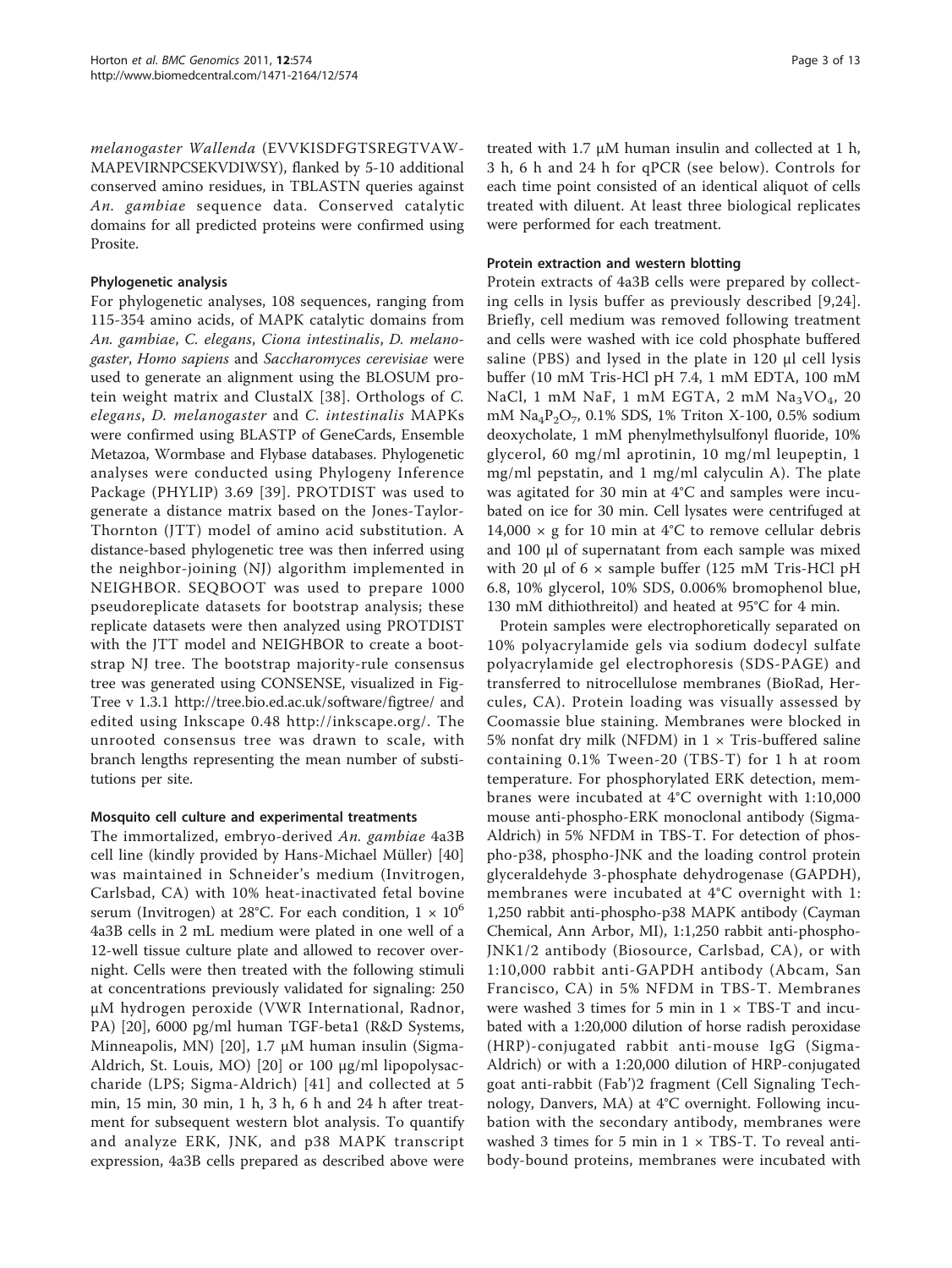SuperSignal West Pico chemiluminescent reagent (Pierce, Rockford, IL) for 2-3 min. Each membrane was exposed to blue autoradiography film (ISC Bioexpress, Kaysville, UT). Phospho-MAPK levels and total GAPDH levels were quantified on scanned film using a GS-800 calibrated densitometer (BioRad, Hercules, California).

### MAPK quantitative PCR (qPCR)

Primers for qPCR of An. gambiae ERK, p38, JNKa, and JNKb were designed using Primer3Plus [http://www.](http://www.bioinformatics.nl/cgi-bin/primer3plus/primer3plus.cgi) [bioinformatics.nl/cgi-bin/primer3plus/primer3plus.cgi](http://www.bioinformatics.nl/cgi-bin/primer3plus/primer3plus.cgi). The primers included: ERK, 5'ATCCCGAGCACGAT-CACA3' (forward) and 5'CGATTTTGTGTAGCCCT TGGA3' (reverse); p38 MAPK, 5'CGGACCACATT-CACCAGCTA3' (forward) and 5'CGCTAAAGTTGCGC TTCTCC3' (reverse); JNKa, 5'GCACGCAGCGATA-CATTAGC3' (forward) and 5'GTCCACCGAAATCC TTTCCA3' (reverse); and JNKb, 5'GACCGACTC-GAACGAGCAC3' (forward) and 5'CGAACCA-CACGTTGATGTAGC3' (reverse). The housekeeping gene encoding ribosomal protein S7 was analyzed as a control with the primers 5'GAAGGCCTT CCA-GAAGGTACAGA3' (forward) and 5'CATCGGTTT GGGCAGAATG3' (reverse).

RNA was isolated from 4a3B cells using Trizol regent (Invitrogen) and contaminating DNA was removed from the RNA samples using Turbo DNA-free™ (Ambion, Austin, TX). All RNA samples were diluted to 200 ng/μl and 6 μl (1.2 μg) RNA from each sample was reversetranscribed using SuperScript® III (Invitrogen). Sample cDNAs were used to perform qPCR using Maxima SYBR Green/ROX qPCR Master Mix (Fermentas, Glen Burnie, MD). The qPCR cycling conditions were as follows: 2 min at 50°C, 10 min at 95°C, and 40 cycles of 15 s at 95°C and 1 min at 60°C. Three biological replicates with independent batches of 4a3B cells were analyzed for the diluent controls and treatments. No template controls were included for each reaction plate and all reactions were performed in triplicate to confirm amplification consistency (e.g., all reactions within 0.5 Ct of each other). The triplicate data were used to determine an average Ct for each reaction and the data analyzed using the  $2^{-\Delta\Delta Ct}$  method as described [[9](#page-10-0)]. Briefly, the average Ct value for each target was first normalized to the average Ct for ribosomal protein S7 gene to obtain ΔCt, and then the ΔCt value for each insulin-treated sample was normalized to timepoint-matched control to obtain ΔΔCt. Fold-change of expression relative to the diluent control was determined using 2-ΔΔCt.

### Statistical analyses

For western blotting data, the Kolmogorov-Smirnov test revealed that non-normal distributions were present in our data sets (Graphpad Prism 5.02, San Diego,

California). Overall significance values of all data sets, therefore, were determined by the Kruskal-Wallis test and Dunn's post test for pairwise comparisons ( $\alpha$  = 0.05). For the q-PCR data, one way ANOVA and Student-Neuman-Keuls (Graphpad Prism 5.02) were used for analyses of significance ( $\alpha = 0.05$ ).

## Results

#### MAPK discovery

We used a combination of bioinformatic techniques to identify a total of 17 MAPKs from the An. gambiae genome (Additional File [1](#page-10-0)). Among these, AGAP002710 and AGAP006461 were newly identified MAPK orthologs. Based on homology, AGAP002710 is most appropriately defined as An. gambiae MAP3K10/11 or mixed lineage kinase (MLK) 2/3 (Additional File [1](#page-10-0)). Similarly, AGAP006461 is most appropriately defined as An. gambiae MAP3K 12/13 (Additional File [1](#page-10-0)).

AGAP012148 and AGAP009460 are annotated as p38 MAPK and JNK orthologs, respectively, in Vectorbase [[42\]](#page-11-0). However, inspection of AGAP012148 by alignment with p38 MAPK orthologs and Reverse Psi (RPS)- BLAST for conserved domains revealed that the annotated sequence was missing key N-terminal residues in the kinase catalytic domain. Specifically, RPS-BLAST of the annotated sequence predicted only 4 of 26 active site and 4 of 11 activation loop residues (not shown). Because the annotation appeared to be incomplete, we used the first 10 encoded amino acids from the N-terminus of the Ae. aegypti p38 MAPK ortholog (GenBank [XP\\_001653239.1\)](http://www.ncbi.nih.gov/entrez/query.fcgi?db=Nucleotide&cmd=search&term=XP_001653239.1) to query the National Center for Biotechnology Information (NCBI) An. gambiae trace archives database (translated in all 6 reading frames) and identified the probable N-terminus of AGAP012148 (Additional File [2](#page-10-0)). Similarly, the annotation of AGAP009460 in Vectorbase [[42\]](#page-11-0) does not encode a start methionine. Approximately 150,000 base pairs of sequence upstream of the 5'-most nucleotides of AGAP009460 were translated in the three forward reading frames and analyzed by BLASTX using the first 20 amino acids of the corresponding orthologs from Ae. aegypti (AAEL008622) and from Culex quinquefasciatus (CPIJ001156, CPIJ001157). A putative start methionine with Kozak consensus and additional N-terminal amino acids extended the encoded sequence of AGAP009460 (Additional File [3\)](#page-10-0).

The MAP4Ks, the MAP3Ks, the MAP2Ks are present in 1:1 orthology with gene products that have been identified in *D. melanogaster* (Additional File [1\)](#page-10-0). Among the MAPKs, only D. melanogaster Rolled and An. gambiae ERK are in 1:1 orthology. In contrast, the D. melanogaster genome encodes two p38 MAPK orthologs (p38b, MPK2), a single JNK ortholog (Basket), an ERK5 ortholog (p38c), and an ERK7 ortholog, although the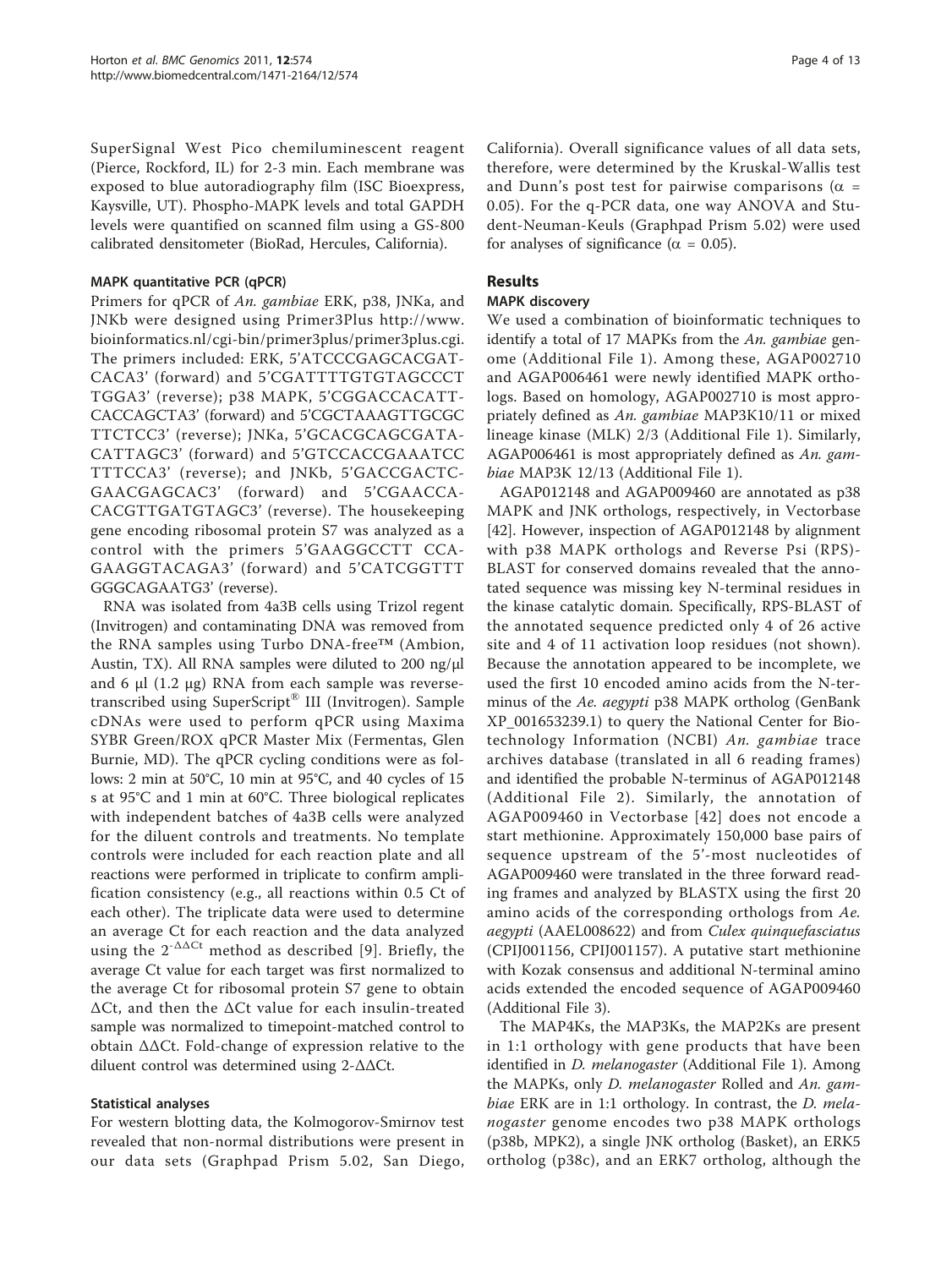latter two are not associated with prototypical MAP kinase cascades [[43\]](#page-11-0). The An. gambiae genome, on the other hand, encodes a single p38 MAPK, two JNK orthologs (JNKa, JNKb; 57% identical), and no ERK5 and ERK7 orthologs. Based on sequence homology, An. gambiae JNKb is most closely related to D. melanogaster Basket (Additional File [1\)](#page-10-0). The lack of strict 1:1 orthology among the MAPKs is perhaps not surprising because diversification among these proteins to accommodate unique aspects of host biology would have a greater likelihood of being tolerated relative to upstream changes in the signaling cascades that could result in significantly amplified non-adaptive phenotypes.

To determine whether the complement of MAPKs in the An. gambiae genome was similar to that in other mosquito genomes, we examined the available ERK, JNK, and p38 MAPK orthologs for Ae. aegypti and Cx. quinquefasciatus (Additional File [4](#page-10-0)). The genome sequences of Ae. aegypti and Cx. quinquefasciatus are currently assembled into supercontigs in Vectorbase [[42](#page-11-0)] (AaegL1.2, September 2009; CpipJ1.2, June 2008). In this context, if identical nucleotide sequences (due perhaps to sequence assembly) are excluded, ERK, JNKa, and JNKb orthologs are in 1:1:1 orthology among the three mosquito species. In contrast, Cx. quinquefasciatus appears to possess two relatively short MAPKs that are tentatively identified as p38 MAPKs. The encoded sequences share significant identity to Ae. aegypti p38 MAPK and the putative full-length An. gambiae p38 MAPK, but are non-overlapping sequences, so it is impossible to discern whether these are indeed truly distinct gene products encoded in the Cx. quinquefasciatus genome. Because these relationships cannot be confirmed with the existing genome assemblies, the Ae. aegypti and Cx. quinquefasciatus MAPK sequences were excluded from the phylogenetic analysis.

### Phylogeny

Phylogenetic analysis of the MAPK catalytic domains (Figure [1\)](#page-5-0) showed strong support for the MAP4K and MAP2K groups (100% bootstrap support). The MAP3K Raf superfamily formed a group (81% bootstrap support), but the MAP3K MEKK family did not form an exclusive group. Similarly, the two MAP3K superfamilies did not group together as an exclusive group and the sequences representing MAPK were not supported as a group in this analysis. The lack of a close relationship between the Raf and MEKK MAP3K groups was not unexpected based on previous phylogenetic analyses [[44,45\]](#page-11-0). The MEKK family proteins (MEKK1-4, ASK1-3) and the Raf superfamily proteins (MLK1-3, DLK, TAK1) are both associated with p38 and JNK signaling pathways; however, Raf proteins also figure prominently in MEK/ERK signaling (RAF, MOS) [[43](#page-11-0)]. Although not

reflected in this analysis, the previously noted division of the ERK subfamily (ERK1, 2, and 5 versus ERK3, 4, 7/8) may be due to the classification of ERK3, 4 and 7/8 as MAPK-like cascade independent kinases [[43\]](#page-11-0). Frequently, sequences from the two deuterostomes (humans and C. intestinalis) and the insects  $(An, gam$ biae and *D. melanogaster*) grouped together. Exceptions to these groupings occurred when there were no clear homologs (e.g., HsMEK5 and HsPRKE1), which likely reflects the sequence diversification that has resulted in the many MAPKs that are found in humans relative to other species.

### Functional assays

The identification of the complement of MAP4Ks, MAP3Ks, MAP2Ks and MAPKs provides a framework for the prediction of patterns of activation of cell signaling cascades in An. gambiae cells. To attempt to determine whether these pathways are phenotypically represented in this mosquito species, we selected three stimuli (hydrogen peroxide, human insulin, and human TGF-beta1) that we had previously implicated in ERKand p38 MAPK-dependent An. gambiae immune signaling [[20\]](#page-11-0), as well as lipopolysaccharide (LPS), an activator of immune signaling pathways in mosquito cells [\[41,46](#page-11-0)], to stimulate An. gambiae 4a3B cells over an extended timecourse from 5 min to 24 h. A representative western blot is shown in Additional File [5.](#page-10-0)

Stimulation with 250 μM hydrogen peroxide induced significant activation of p38 MAPK at 30 min relative to the control group (Figure [2A,](#page-6-0) middle panel). Signaling declined from 30 min to 3 h post-stimulation, with a return to control levels by 3 h (Figure [2A](#page-6-0), middle panel). Despite trends toward induction within 1 h of stimulation, ERK and JNK were not significantly activated by 250 μM hydrogen peroxide in 4a3B cells (Figure [2A,](#page-6-0) left and right panels). In previous studies, stimulation of 4a3B cells with 500 μM hydrogen peroxide induced activation of p38 MAPK as well as ERK by 15 min post-treatment [\[20](#page-11-0)], a faster and more extensive MAPK induction than observed here for 250 μM hydrogen peroxide (Figure [2A,](#page-6-0) middle panel).

In accord with previous observations at 15 min post-treatment [\[20](#page-11-0)], stimulation with 1.7  $\mu$ M human insulin induced significant activation of ERK and p38 MAPK at 15 min relative to the control and 5 min time point (Figure [2B,](#page-6-0) left and middle panels). In contrast to the more temporally limited activation by hydrogen peroxide, insulin-activated ERK and p38 MAPK were detectable to 3 h and 24 h post-stimulation, respectively, suggesting a greater persistence of these signaling responses. Phosphorylation of JNK was slightly, although not significantly, elevated relative to control levels within 1 h after stimulation (Figure [2B,](#page-6-0) right panel).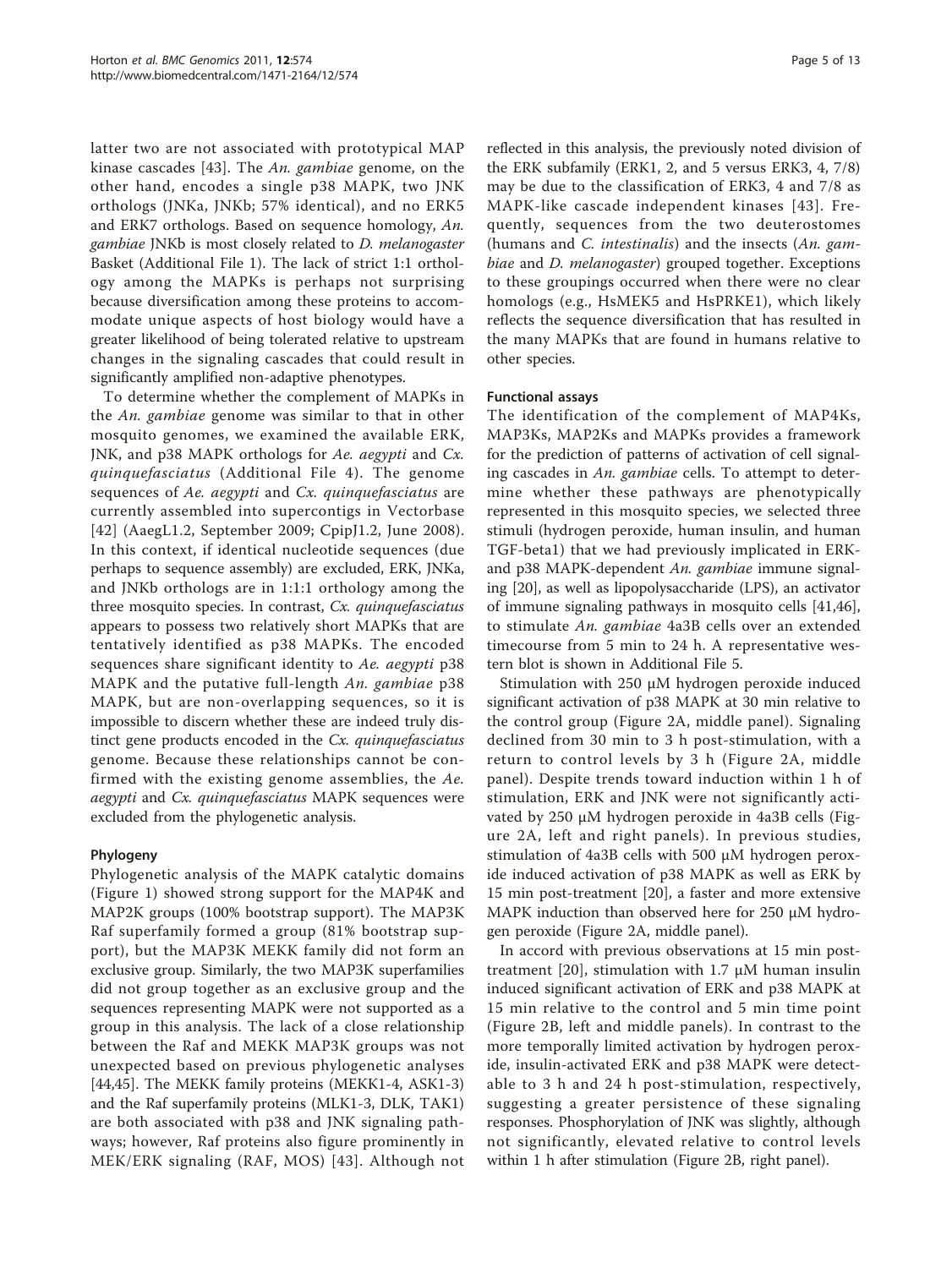<span id="page-5-0"></span>MAP3K **Raf** 

> $10$  $\mathbf 0$

99

95

100 --

83

SMIK2<br>DmTAK1<br>AaTAK1  $A_{g\gamma_{A}}$  $HSTAKI$  $H_{SMEKK3}$ HsMEKK1 CIMAP3K5

**AGNALK 3** DmsLIPPER H<sub>SPRKET</sub><br>MIKKET

CeM/FZ





 $0.3$ 

Figure 1 Neighbor-joining (NJ) tree of MAPK catalytic domain sequences. Unrooted NJ tree with results from bootstrap NJ analysis indicated for groups with support ≥ 75%. Groupings of the MAPK clades are marked. Abbreviations of species and NCBI accession numbers of MAPK sequences are as follows: Anopheles gambiae (AgERK XP\_319983; AgJNKa XP\_307879; AgJNKb XP\_310236.3; AgM3K12/13 XP\_316502.4; AgM4K XP\_309868.4; AgM4K4 XP\_316357.4; AgMAP2K7 XP\_321199.4; AgMEK1 XP\_322064.4; AgMEK3/6 XP\_310813.4; AgMEKK4 XP\_312585.4; AgMEKK5/6 XP\_311281.4; AgMKK4 XP\_314266.4; AgMLK2/3 XP\_312218.4; AgMOS XP\_308274.2; AgP38 XP\_001689258.1; AgRAFPK XP\_318144.4; AgTAK1 AGAP013516-PB (Ensembl ID, no current NCBI accession number)), Caenorhabditis elegans (CeLIN-45 AAR26307; CeGCK2 NP\_504721; CeJNK1 NP\_001021270; CeMEK1 NP\_001024771; CeMEK2 NP\_491087; CeMIG15 NP\_001024971; CeMKK4 NP\_509682; CeMLK1 NP\_741537; CeMOM4 NP\_492620; CeMPK1 NP\_001022583; CeMTK1 NP\_491683; CeNSY1 AAK31527; CePMK1 NP\_501365; CeSEK1 NP\_509322), Ciona intestinalis (CiMAP2K1 BAE06544.1; CiMAP2K3 BAE06545.1; CiMAP2K4 BAE06546.1; CiMAP2K7 BAE06548.1; CiMAP3K4 BAE06549.1; CiMAP3K5 XP\_002122959.1; CiMAP3K7 (XP\_002130898); CiMAP4K4 XP\_002131009; CiMAPK1 BAE06412; CiMAPK7 BAE06414.1; CiMAPK8 BAE06525.1; CiMAPK11 BAE06625.1), Drosophila melanogaster (DmBASKET ACZ94221.1; DmDSOR1 AAF46475.1; DmERK7 AAF46481.2; DmHAPPYHR (happyhour) AAM70845.1; DmHEP (hemipterous) AAG22351.2; DmLICORNE AAF48223.1; DmMEKK1 AAF55592.2; DmMISSHAPE (misshapen) AAS64945.1; DmMKK4 ACZ94848.1; DmMOSPK NP\_610817.1; DmMPK2 ACZ95005.1; DmP38b AAF53326.1; DmP38c AAS65203.1; DmPK92 AAF55711.3; DmPOLEHOLE/DmBRAF NP\_001036258.1; DmROLLED EDP28108.1; DmSLIPPER AAF46344.3; DmTAK1 AAF50895.1; DmWALLENDA AAO41222.1), Homo sapiens (HsARAF NP\_001645.1; HsASK1 NP\_005914.1; HsASK2 NP\_004663.3; HsASK3 NP\_001001671.3; HsBRAF NP\_004324.2; HsDLK/ZPK NP\_006292.3; HsERK1 NP\_002737.2; HsERK2 P28482.3; HsERK3 NP\_002739.1; HsERK4 NP\_002738.2; HsERK5 NP\_002740.2; HsERK7/8 NP\_620590.2; HsGCK NP\_004570.2; HsGCKR Q9Y4K4.1; HsGLK NP\_003609.2; HsHPK1 NP\_009112.1; HsJNK1 NP\_620637.1; HsJNK2 NP\_002743.3; HsJNK3 NP\_620448.1; HsMEK1 NP\_002746.1; HsMEK2 NP\_109587.1; HsMEK3 NP\_659731.1; HsMEK4 NP\_003001.1; HsMEK5 NP\_660143.1; HsMEK6 NP\_002749.2; HsMEK7 NP\_660186.1; HsMEKK1 NP\_005912.1; HsMEKK2 AAH\_65755.1; HsMEKK3 NP\_976226.1; HsMEKK4 Q9Y6R4.2; HsMLK1 NP\_004712.1; HsMLK2 NP\_002437.2; HsMLK3 NP\_002410.1; HsMOS NP\_005363.1; HsNIK NP\_003945; HsHGK O95819.2; HsP38alpha NP\_620581.1; HsP38beta NP\_002742.3; HsP38delta NP\_002745.1; HsP38gamma NP\_002960.2; HsPRKE1 NP\_149132.2; HsRAF1 P04049.1; HsTAK1 NP\_663304.1; HsTPL2 NP\_005195.2) and Saccharomyces cerevisiae (ScSMK1 856167; ScKSS1 AAZ22456.1). Aligned data and phylogenetic trees are available in TreeBASE<http://www.treebase.org> as study number S11970.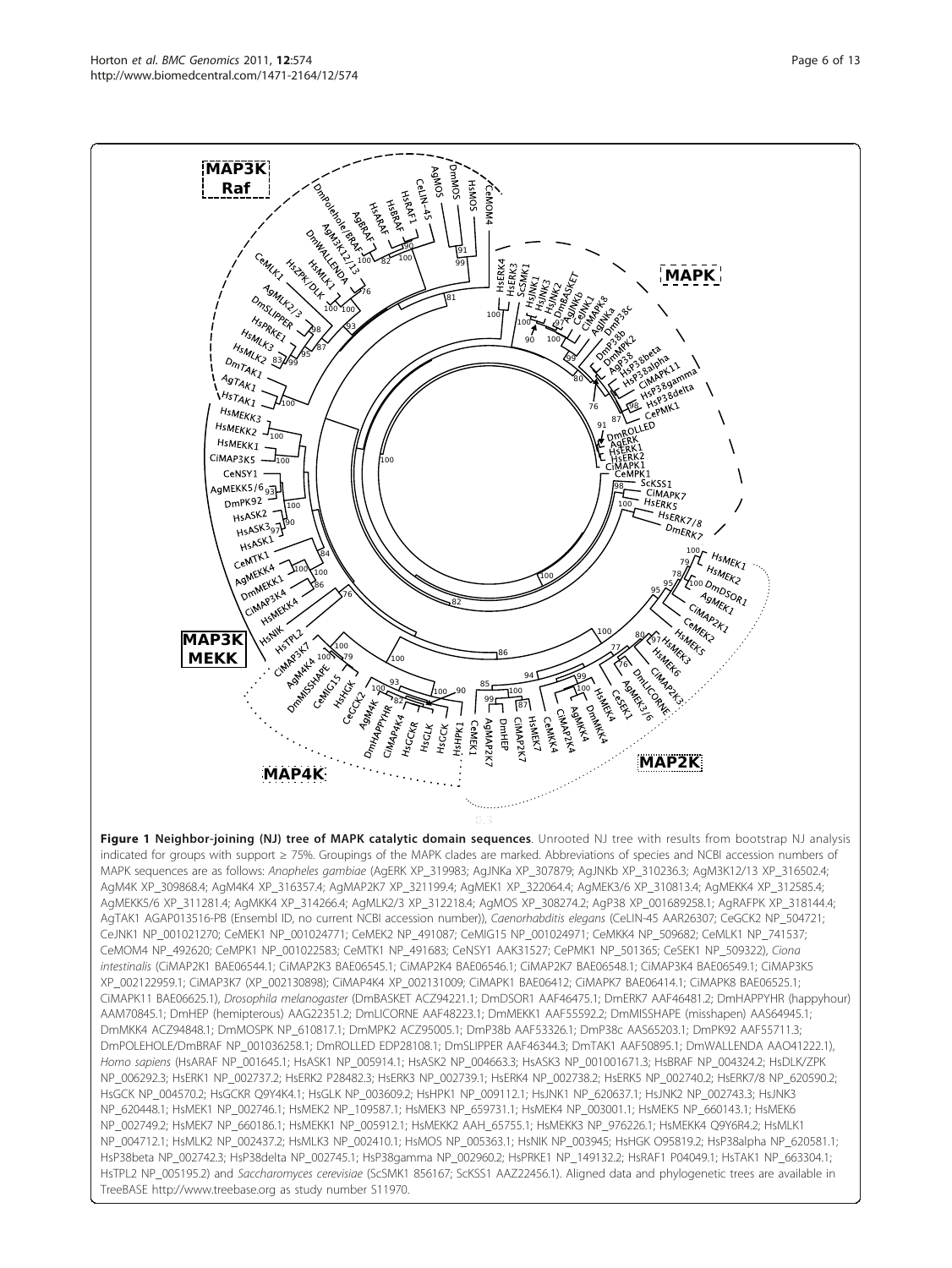<span id="page-6-0"></span>

and control groups connected by brackets.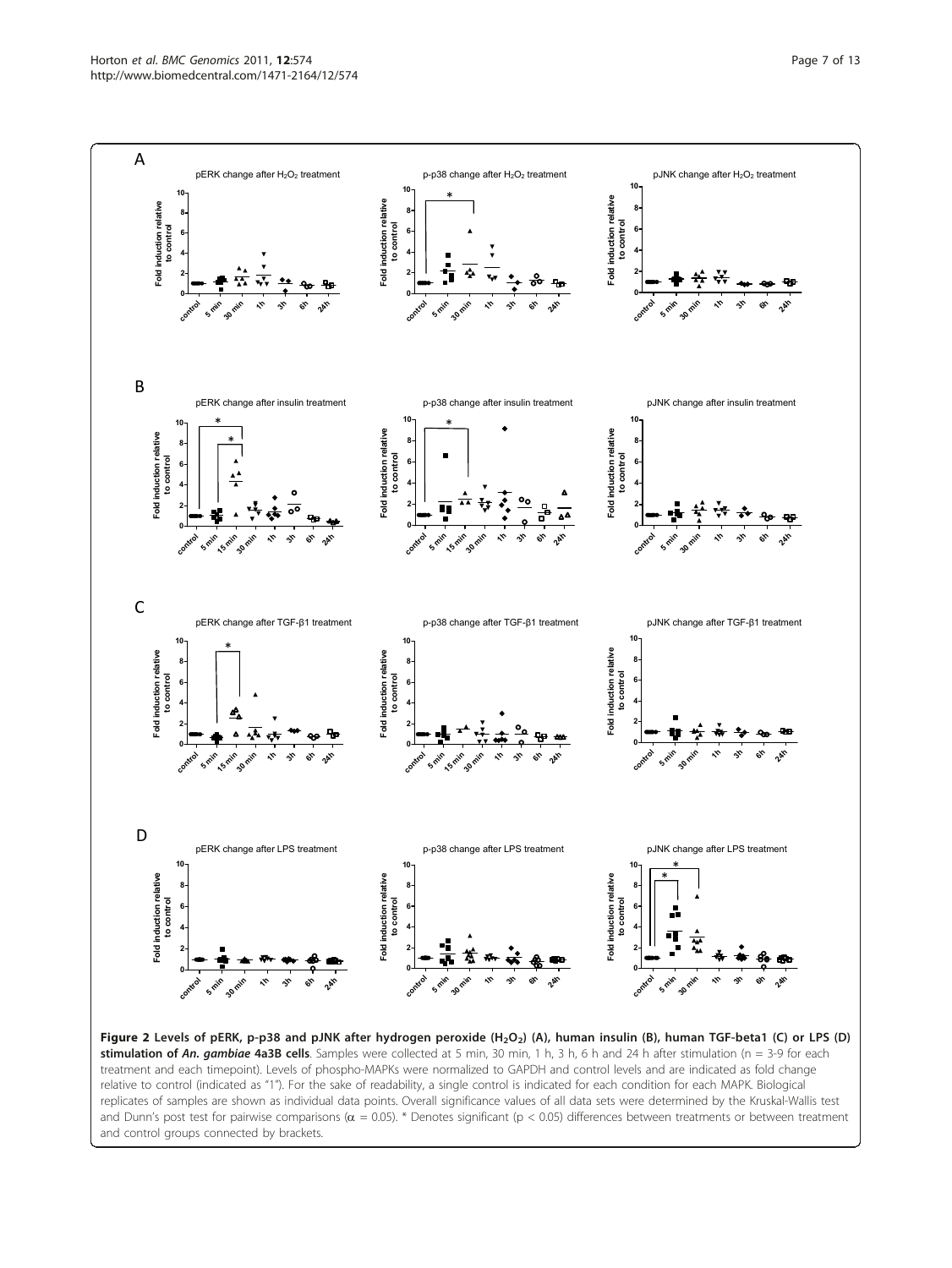Stimulation with 6000 pg/ml human TGF-beta1 induced significant activation of ERK only at 15 min post-treatment relative to the 5 min time point (Figure [2C,](#page-6-0) left panel), with detectable levels of activated ERK through 1 h post-stimulation. This induction of ERK activation at 15 min, together with a lack of p38 MAPK activation, was noted previously [[20\]](#page-11-0). In contrast to slight trends toward JNK activation by hydrogen peroxide and insulin (Figures [2A](#page-6-0) and [2B,](#page-6-0) right panels), phosphorylated JNK levels never exceeded baseline control levels at all times after stimulation with human TGFbeta1 (Figure [2C](#page-6-0), right panel).

Stimulation with 100 μg/ml LPS presented a unique pattern of MAPK activation in An. gambiae 4a3B cells. In contrast to ERK and p38 MAPK activation by hydrogen peroxide, insulin and TGF-beta1 (Figures [2A-C](#page-6-0)), LPS stimulation did not induce mean phosphorylated ERK levels above baseline (Figure [2D,](#page-6-0) left panel) and only non-significant trends toward elevated phosphorylated p38 MAPK were noted through 30 min post-stimulation (Figure [2D](#page-6-0), middle panel). Levels of phosphorylated JNK, however, were significantly increased by LPS stimulation (Figure [2D,](#page-6-0) right panel) at 5 min and 30 min post-treatment relative to control, with slightly elevated but not significant levels of phosphorylated JNK through 3 h post-treatment that declined to baseline control levels by 6 h post-treatment.

Although the majority of signaling protein genes do not exhibit transcriptional responsiveness to environmental stimuli (reviewed in [[47](#page-11-0)]), we questioned whether we might detect a signaling response at the MAPK transcript level in An. gambiae cells. To address this question, we used qPCR to analyze expression levels of p38 MAPK, JNKa, JNKb, and ERK expression in response to human insulin, the only stimulus for which we detected changes in phosphorylation for more than one MAPK (Figure [2](#page-6-0)). In replicated assays, none of the four genes exhibited a significant change in expression from 1 h to 24 h after treatment with 1.7  $\mu$ M human insulin (Additional File [6](#page-10-0)). Together with our phosphorylation data, these data suggest that MAPK responsiveness in An. gambiae cells occurs principally at the protein level.

## **Discussion**

The protein targets of the mammalian MAPKs (e.g., STAT, AP1, p300; Figure [3](#page-8-0)) [[13](#page-10-0)[,43](#page-11-0),[48\]](#page-11-0) predict a strong association of the MAPKs with immune regulation. This association is also ancient, with strong representation in invertebrates. In C. elegans, p38 MAPK- and pERKdependent signaling pathways, as well as insulin and TGF-beta signaling pathways, are required for host defense, with the general presumptions that insulin signaling functions in pathogen surveillance, p38 MAPK-

dependent signaling functions in general defense, and p38 MAPK-independent signaling pathways provide pathogen-specific responses (reviewed in [[49\]](#page-11-0)). This nematode, however, lacks orthologs of Rel and nuclear factor (NF)-kappaB, the primary immune signaling transcription factors of *D. melanogaster*. In the fruit fly, Toll- or Imd-dependent signaling regulates NF-kappaB and JNK pathways, while p38 MAPK-dependent signaling mediates host defense against pathogen invasion [[50,51](#page-11-0)]. The JNK and p38 MAPKs also mediate control of antimicrobial peptide expression in D. melanogaster [[50,51](#page-11-0)], but cooperativity with NF- $\kappa$ B appears to be restricted to JNK. In particular, Imd activation results in the activation of TAK1 upstream of JNK and I-Kappa Kinase (IKK), the upstream activator of Rel that ultimately feeds back to reduce JNK activation [[52\]](#page-11-0).

The complement of MAP kinases encoded in the An. gambiae genome would provide this organism with the significant redundancy of p38 MAPK and JNK signaling observed in model organisms, although some intriguing differences between the mosquito and other species are predicted as well. In particular, An. gambiae MAP4K1 may function similarly to its mammalian counterpart downstream of Toll and RAC1 (AGAP005445) to activate the mosquito MLK2/3 ortholog (MAP3K10/11; Additional File [1](#page-10-0)) and p38 MAPK and JNK signaling (Figure [3](#page-8-0)). The second An. gambiae MAP4K - MAP4K4 - would be predicted to activate MAP3K1 and MAP3K7. However, An. gambiae lacks an ortholog for MAP3K1, an upstream activator for MEK/ERK signaling, so MAP4K4 activation of MAP3K7 (AgTAK1) would be predicted to activate NF-kappaB signaling through IKK (AGAP009166), and p38 MAPK and JNK signaling through MAP2K3 and MAP2K7 activation, respectively.

Among the other An. gambiae MAP3K orthologs, a number are predicted to lack well-defined upstream activators or to function independently of MAP4K activation. In particular, the activators of An. gambiae ortholog of MAP3K12/13 (Additional File [1\)](#page-10-0) are not well defined based on data from mammalian models (Figure [3\)](#page-8-0); nevertheless, the mosquito protein would be predicted to contribute to the activation of JNK signaling (Figure [3\)](#page-8-0). Among the MAP3K orthologs that can be activated independently of MAP4Ks, An. gambiae MAP3K4 would be predicted to lie downstream of TGF-beta activation of GADD45 (AGAP007651), while MAP3K5 could be activated by TGF-beta-mediated activation of DAXX (AGAP009432) or TNF/TNFR activation of TRAF2 (Figure [3](#page-8-0)). Eiger and wengen have been identified as *D. melanogaster* orthologs of TNF/TNFR and, in the context of innate immunity, eiger functions independently of the Toll and Imd signaling pathways to regulate pathogen-induced cell death [\[53](#page-11-0)], proliferation of extracellular pathogens [[54\]](#page-11-0) and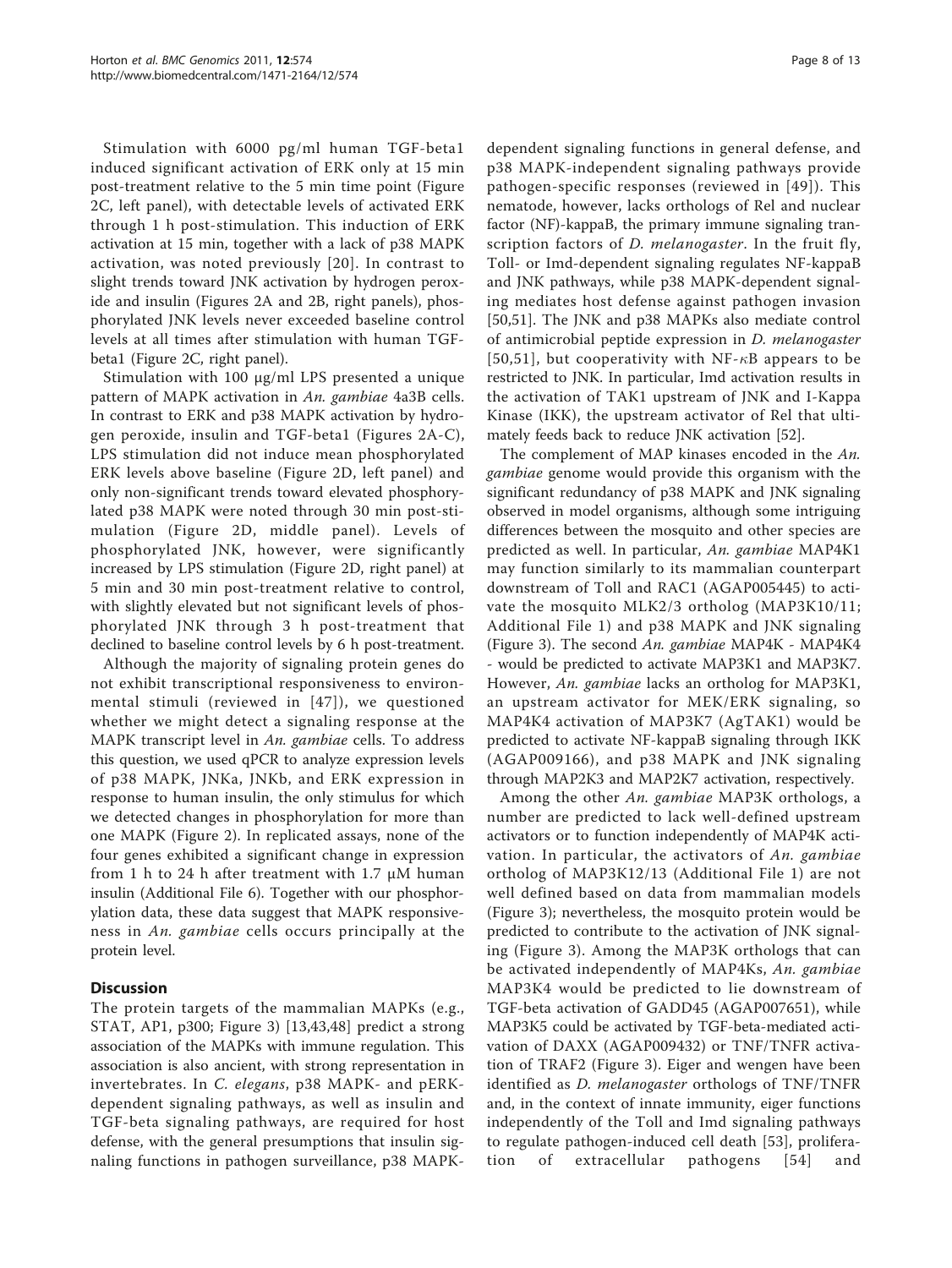<span id="page-8-0"></span>

prophenoloxidase-mediated defense responses [[55\]](#page-12-0). Although a clear ortholog of TRAF2 is not apparent in the An. gambiae genome, orthologs of eiger (AGAP006771) and wengen (AGAP000728) would suggest that signaling by this ligand and receptor could lead to MAP3K5/MAP2K3 activation of p38 MAPK.

An examination of possible pathways leading to MEK/ ERK signaling based on the encoded MAP kinases reveals that, in addition to a lack of MAP3K1, An. gambiae also lacks an ortholog for MAP3K8, so the regulation of MEK/ERK signaling is likely dependent on B-RAF and MOS activation, which are the downstream targets for RAP1 (AGAP001874) and for RAS (AGAP002219, AGAP002812), a major transducer for multiple signaling inputs from growth factors and cytokines (e.g., insulin, IGF-1, and TGF-beta; Figure 3).

The data from our functional studies (Figure [2](#page-6-0)) not only confirm a subset of signaling predictions from known pathways (Figure 3), but also suggest that other

pathways may be involved in An. gambiae MAPK activation. In particular, human insulin-induced activation of An. gambiae ERK was predicted (Figure 3) and this was consistent with previous observations [[20\]](#page-11-0). In contrast, activation of An. gambiae p38 MAPK by insulin, which may occur through hydrogen peroxide at a concentration that is insufficient for ERK activation (Figure [2](#page-6-0) compare panels A and B), is not predicted to flow through MAP4K-MAP3K-MAP2K activation (Figure 3). Interestingly, several studies have reported cross talk between the insulin receptor kinase and the Janus-activated kinase (JAK) signaling pathways [[56-58\]](#page-12-0). In particular, JAK2 - the major mediator of inflammatory cytokine signaling in mammalian cells - can be activated by hydrogen peroxide [[59\]](#page-12-0) and contributes to insulindependent activation of p38 MAPK, JNK, and ERK in a manner that is independent of insulin receptor substrate activation and activation of the phosphatidylinositol 3 kinase/Akt-dependent arm of insulin signaling [[60\]](#page-12-0).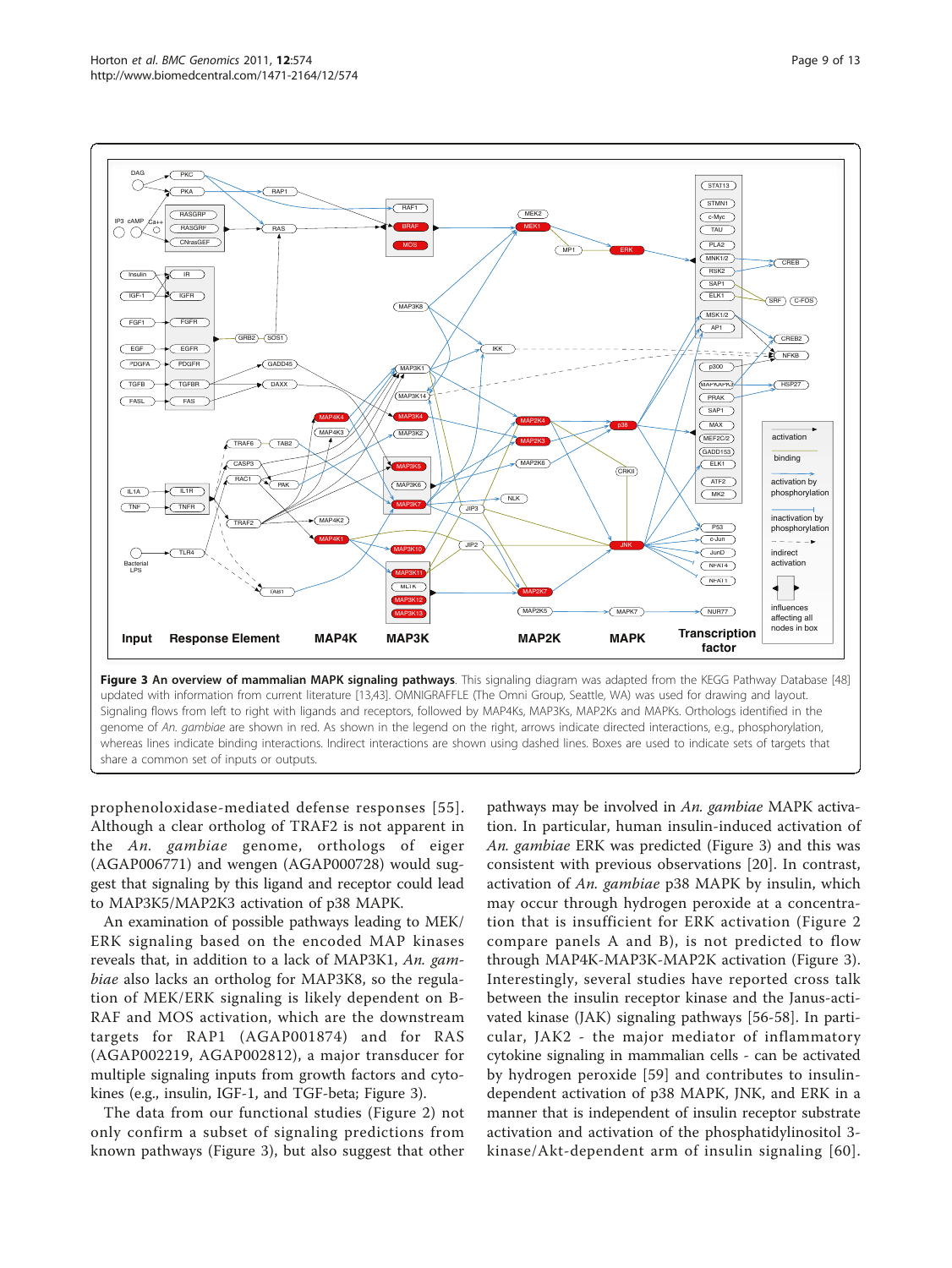Jaramillo-Gutierrez et al. [\[29\]](#page-11-0) proposed, based on the regulation of antioxidant gene expression by JNK, that this MAPK may in fact be induced by oxidative stress to control redox biology in An. gambiae. These observations - together with our data and known models of MAPK signaling (Figure [3](#page-8-0)) - predict the existence of a pathway involving insulin-induced hydrogen peroxide regulation of a JAK ortholog (AGAP008354) and downstream activation of p38 MAPK and JNK that can be tested experimentally in An. gambiae.

In contrast to the prediction of ERK-specific signaling by insulin, existing mammalian signaling data (Figure [3\)](#page-8-0) predict that human TGF-beta1 should activate ERK as well as p38 MAPK in An. gambiae cells. We have extensively characterized TGF-beta1-dependent ERK signaling in the regulation of P. falciparum development in An. stephensi [[9,](#page-10-0)[20](#page-11-0)] and we have also demonstrated that p38 MAPK is activated by TGFbeta1 in An. stephensi cells [[20\]](#page-11-0). Given that p38 MAPK can be activated in An. gambiae cells (Figure [2B](#page-6-0), center panel), our understanding of mammalian MAPK signaling (Figure [3\)](#page-8-0) would suggest that perhaps a deficiency in the TGFBR-GADD45-MAP3K4 cascade is responsible for the failure of TGF-beta1 to activate p38 MAPK in An. gambiae 4a3B cells. A comparative analysis of An. stephensi and An. gambiae 4a3B cells, therefore, could be used to identify critical differences in these signaling pathways.

LPS has been used as an activator of a variety of immune signaling pathways in mosquito cells [[41,46\]](#page-11-0). A putative An. gambiae RAC1-MAP4K1-MAP3K11- MAP2K7-JNK signaling cascade (Figure [3](#page-8-0)) could provide one mechanism for LPS activation of JNK in An. gambiae 4a3B cells (Figure [2D](#page-6-0), right panel). However, we could also predict, given that this mosquito MAP3K is orthologous with MAP3K10 as well as MAP3K11 that LPS should also activate p38 MAPK signaling through MAP2K4. Because LPS does not significantly activate p38 MAPK in An. gambiae 4a3B cells (Figure [2D](#page-6-0), middle panel), we could speculate that this  $An.$  gambiae MAP3K is functionally more analogous to MAP3K11. An examination of MAP2K4 and MAP2K3 activation downstream of An. gambiae MAP3K10/11 using inhibitors or knock down strategies could clarify the orthology and functionality of this mosquito MAP3K.

Although LPS was the only pathogen-associated molecular pattern (PAMP) used in these signaling studies, the restriction of MAPK activation by LPS to An. gam-biae JNK is insightful. Akman-Anderson et al. [[25](#page-11-0)] showed that *P. falciparum* hemozoin induced activation of TAK1 and ERK as well as the signaling kinases Akt/ protein kinase B and atypical protein kinase C zeta/ lambda in An. gambiae 4a3B cells. Activation of TAK1

by this important parasite signaling factor, together with LPS-specific activation of JNK in our studies, suggests that JNK may function specifically in pathogen detection in An. gambiae cells. Indeed, following infection with P. berghei or P. falciparum, the mosquito midgut epithelium undergoes profound cytoskeletal changes similar to those regulated by the Toll/MAP2K4/JNK signaling module in *D. melanogaster* [[61,62\]](#page-12-0).

Additional support of the importance, and perhaps specificity, of JNK signaling for control of natural P. falciparum infection in An. gambiae is provided by two population genetics studies. We identified a single nucleotide polymorphism (SNP) in the An. gambiae MAP2K4 (MKK4) gene that was in linkage disequilibrium with a SNP in the gene encoding Toll5B that was significantly associated with *P. falciparum* infection [[63](#page-12-0)]. This synonymous SNP, MKK43, introduces a reduction of codon frequency greater than 3-fold, which could result in changes in downstream protein expression or function and, hence, JNK signaling [\[63](#page-12-0)]. In addition to our work, Riehle et al. [[64\]](#page-12-0) mapped a locus that is strongly associated with An. gambiae resistance to P. falciparum infection in east Africa that encompasses the chromosomal locations of MAP4K4 and MAP3K12, both of which are predicted to regulate JNK signaling (Figure [3\)](#page-8-0).

### Conclusions

In sum, we have identified the complement of An. gambiae MAP kinases and used a combination of predicted signaling relationships and bioassays to suggest novel interactions and functionality that can be tested experimentally in this biomedically important mosquito species. Clearly, the MAPK signaling cascades are the major regulators of innate immunity in C. elegans, in D. melanogaster, and in mammals, but we are only beginning to appreciate the importance of these complex cascades in innate immunity of the mosquito genera that serve as vectors of globally devastating pathogens of humans. The establishment of this "road map" based on the most advanced mosquito genome annotation can, therefore, accelerate our understanding of host-pathogen interactions and broader physiology in An. gambiae and in the closely related An. stephensi and provide a reasonable architecture for similar efforts in Ae. aegypti and Cx. quinquefasciatus. Further, future efforts to develop predictive models of anopheline cell signaling responses, based on iterative construction and refinement of data-based and literature-based knowledge of the MAP kinase cascades and other networked pathways (reviewed in [[65\]](#page-12-0)), will ultimately be necessary to elucidate the "master signaling regulators" in these biomedically important insects.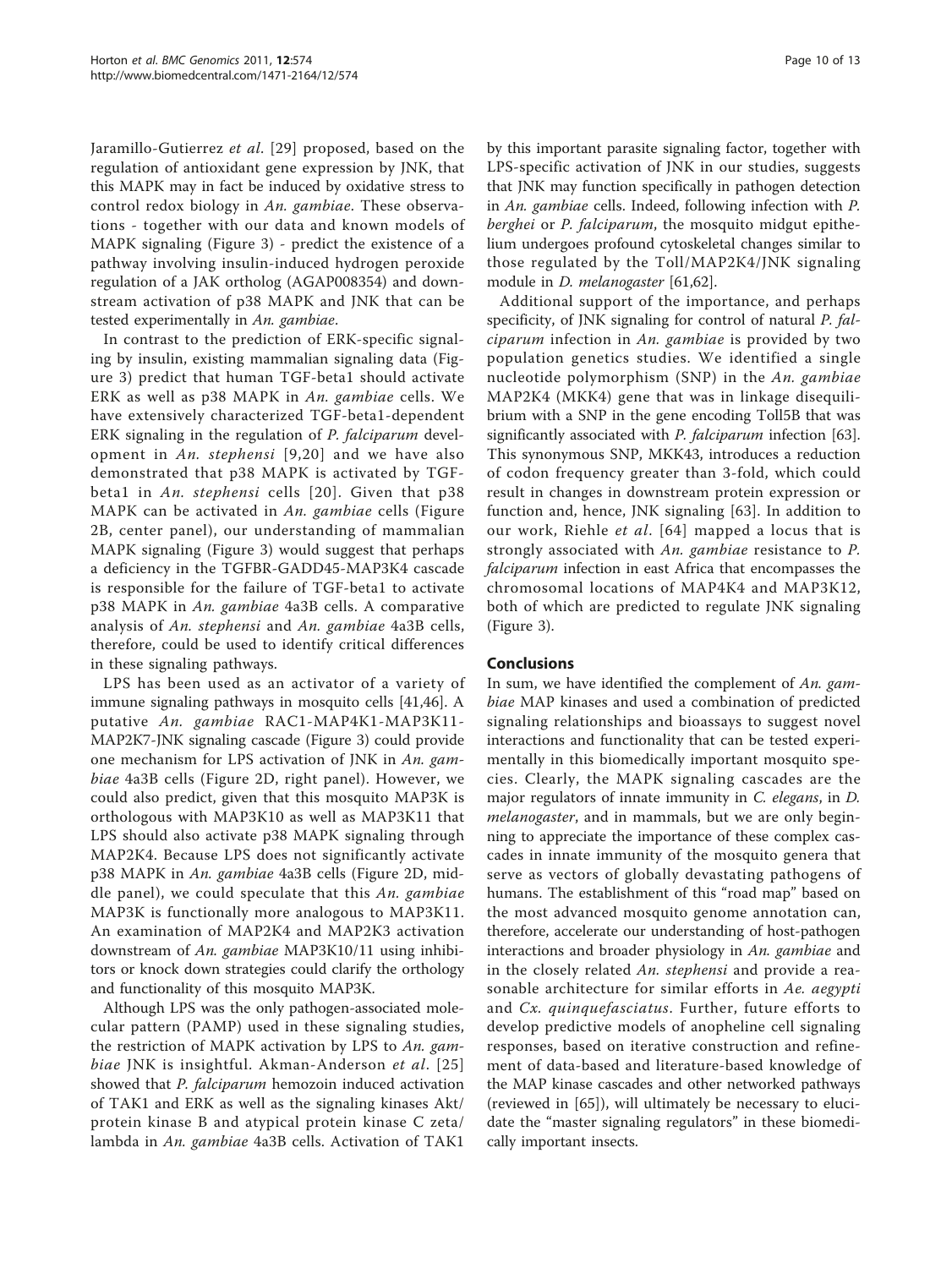## <span id="page-10-0"></span>Additional material

### [Additional file 1: M](http://www.biomedcentral.com/content/supplementary/1471-2164-12-574-S1.XLS)APKs used in this study. H. sapiens, D.

melanogaster, C. elegans and C. intestinalis are listed by common names and by accession number. An. gambiae MAPKs are listed by Vectorbase AGAP numbers as well as by NCBI accession numbers and common names. Dashes indicate the absence of identified orthologs. N/A for An. gambiae MAP3K7 indicates no available NCBI accession number.

[Additional file 2: A](http://www.biomedcentral.com/content/supplementary/1471-2164-12-574-S2.PDF)lignment of predicted mosquito p38 MAPKs. Alignment of An. gambiae (AGAP), Ae. aegypti (AAEL) and Cx. quinquefasciatus (CPIJ) p38 MAPKs. The Ae. aegypti and Cx. quinquefasciatus sequences were used to query the An. gambiae trace archives database to identify the probable N-terminal amino acids of An. gambiae p38 MAPK (bold, underlined).

[Additional file 3: A](http://www.biomedcentral.com/content/supplementary/1471-2164-12-574-S3.PDF)lignment of An. gambiae JNKa and Ae. aegypti and Cx. quinquefasciatus JNK orthologs. Alignment of the first 20 amino acids of Ae. aegypti (AAEL) and Cx. quinquefasciatus (CPIJ) JNK orthologs with upstream sequence from AGAP009460 was used to predict the start methionine and additional N-terminal amino acids (bold, underlined) of An. gambiae JNKa.

[Additional file 4: P](http://www.biomedcentral.com/content/supplementary/1471-2164-12-574-S4.PDF)redicted amino acid sequences of ERK, JNK, p38 MAPK orthologs from Ae. aegypti and Cx. quinquefasciatus. Ae. aegypti and Cx. quinquefasciatus MAPK orthologs as predicted from the supercontig assemblies for genome sequences for these species. These sequences were excluded from the phylogeny and, therefore, the relationships of these orthologs with An. gambiae MAPKs cannot definitively be confirmed.

#### [Additional file 5: L](http://www.biomedcentral.com/content/supplementary/1471-2164-12-574-S5.PDF)PS-induced MAPK phosphorylation in An.

gambiae 4a3B cells. Cells were treated with 100 <sup>μ</sup>g/ml LPS or an equivalent volume of PBS. Cells were collected at 5 min, 30 min, 1 h, 3 h, 6 h and 24 h after treatment. MAPK phosphorylation was examined by western blotting as described in the Methods. GAPDH levels provided an assessment of protein loading and were used to normalize corresponding phospho-MAPK levels. This figure is a representative of immunoblots from 6-9 independent experiments.

#### [Additional file 6: M](http://www.biomedcentral.com/content/supplementary/1471-2164-12-574-S6.PDF)APK transcript expression in insulin-stimulated An. gambiae 4a3B cells. Cells were treated with 1.7 <sup>μ</sup>M human insulin or an equivalent volume of diluent and collected at 1 h, 3 h, 6 h and 24 h after treatment ( $n = 3$  for control and treatment at each timepoint). Expression levels of ERK (A), p38 MAPK (B), JNKa (C), and JNKb (D) were analyzed by qPCR as described in the Methods. Expression of ribosomal protein S7, a housekeeping gene control, was used for normalization of treatment and control expression. Insulin-treated MAPK expression levels are shown as fold changes relative to the timepoint-matched control

#### List of abbreviations

group levels.

ASK: Apoptosis Signal-Regulating Kinase; BLASTX: Basic Local Alignment Search Tool for translated query against a protein database (X); DAXX: Death-associated protein 6; DLK: Dual Leucine zipper Kinase; ERK: Extracellular signal-Regulated Kinase; GADD45: Growth Arrest and DNA-Damage inducible protein; GAPDH: Glyceraldehyde 3-Phosphate Dehydrogenase; HRP: Horse radish peroxidase; IKK: I Kappa b Kinase; JAK-STAT: Janus Kinase/Signal Transducers and Activators of Transcription; JNK: Jun Kinase; LPS: Lipopolysaccharide; MAP4K: Mitogen-Activated Protein Kinase Kinase Kinase Kinase; MAP3K: Mitogen-Activated Protein Kinase Kinase Kinase; MAP2K: Mitogen-Activated Protein Kinase Kinase; MAPK: Mitogenactivated Protein Kinase; MEK: Equivalent to MAP2K; MEKK: Equivalent to MAP3K; MLK: Mixed Lineage Kinase; NFDM: Nonfat Dry Milk; NF-kappaB: Nuclear Factor-kappaB; NO: Nitric Oxide; PfGPIs: Plasmodium falciparum glycosylphosphatidylinositols; PRKE1: Equivalent to MAP3K9, MLK1; RAC1: Ras-related C3 botulinum toxin substrate 1; RAP1: Ras-related Protein 1; TAK1: TGF-beta-activated Kinase 1; TBLASTN: Basic Local Alignment Search Tool for protein query against a translated database (T); TBS-T:  $1 \times$  Tris-Buffered Saline with 0.1% Tween 20; TGF-beta1: Transforming Growth Factorbeta1; TNFR: Tumor Necrosis Factor Receptor; TRAF2:/6: TNFR-associated Factor 2/6.

#### Acknowledgements and funding

We acknowledge support provided by Hannah Smithers, Kong Wai Cheung and Andrew Ross for technical support for cell culture experiments and Dr. Ian Korf for computational support. This work was funded by the National Institutes of Health National Institute of Allergy and Infectious Diseases R01 AI080799 and R01 AI078183 to SL.

#### Author details

<sup>1</sup>Department of Medical Microbiology and Immunology, School of Medicine 3146 Tupper Hall, One Shields Avenue, University of California, Davis, 95616, USA. <sup>2</sup>Department of Nematology, College of Agricultural and Environmental Sciences, 354 Hutchison Hall, One Shields Avenue, University of California, Davis, 95616, USA. <sup>3</sup>Department of Computational Biology, University of Pittsburgh School of Medicine. 3082 Biomedical Science Tower 3, 3501 Fifth Avenue, Pittsburgh, PA 15260, USA.

#### Authors' contributions

AAH and MSP confirmed the identities of the annotated and unannotated An. gambiae MAPKs, co-wrote the initial draft, and assisted in the preparation of figures/files. AAH also edited the manuscript and revisions. BW performed the MAPK signaling and expression assays with An. gambiae cells, analyzed the data, and edited the manuscript and revisions. LC and SAN performed the phylogenetic analyses, prepared and edited the phylogram, and edited the manuscript. AA, MN and JRF created the MAPK signaling diagram based on the KEGG Pathway Database and current literature and edited the manuscript. SL conceived of this work, directed the studies, and co-wrote the initial and final drafts for publication. All authors read and approved the final manuscript.

#### Received: 10 June 2011 Accepted: 23 November 2011 Published: 23 November 2011

#### References

- 1. Zhang W, Liu HT: [MAPK signal pathways in the regulation of cell](http://www.ncbi.nlm.nih.gov/pubmed/11942415?dopt=Abstract) [proliferation in mammalian cells.](http://www.ncbi.nlm.nih.gov/pubmed/11942415?dopt=Abstract) Cell Res 2002, 12:9-18.
- 2. Roux PP, Blenis J: [ERK and p38 MAPK-activated protein kinases: a family](http://www.ncbi.nlm.nih.gov/pubmed/15187187?dopt=Abstract) [of protein kinases with diverse biological functions.](http://www.ncbi.nlm.nih.gov/pubmed/15187187?dopt=Abstract) Microbiol Mol Biol Rev 2004, 68:320-344.
- 3. Huang G, Shi LZ, Chi H: [Regulation of JNK and p38 MAPK in the immune](http://www.ncbi.nlm.nih.gov/pubmed/19740675?dopt=Abstract) [system: signal integration, propagation and termination.](http://www.ncbi.nlm.nih.gov/pubmed/19740675?dopt=Abstract) Cytokine 2009, 48:161-169.
- 4. Chang L, Karin M: [Mammalian MAP kinase signalling cascades.](http://www.ncbi.nlm.nih.gov/pubmed/11242034?dopt=Abstract) Nature 2001, 410:37-40.
- 5. Krishna M, Narang H: [The complexity of mitogen-activated protein](http://www.ncbi.nlm.nih.gov/pubmed/18668205?dopt=Abstract) [kinases \(MAPKs\) made simple.](http://www.ncbi.nlm.nih.gov/pubmed/18668205?dopt=Abstract) Cell Mol Life Sci 2008, 65:3525-3544.
- 6. Haddad JJ: [The role of inflammatory cytokines and NF-kappaB/MAPK](http://www.ncbi.nlm.nih.gov/pubmed/19733345?dopt=Abstract) [signaling pathways in the evolution of familial Mediterranean fever:](http://www.ncbi.nlm.nih.gov/pubmed/19733345?dopt=Abstract) [current clinical perspectives and potential therapeutic approaches.](http://www.ncbi.nlm.nih.gov/pubmed/19733345?dopt=Abstract) Cell Immunol 2009, 260:6-13.
- 7. Lee SH, Park Y, Yoon SK, Yoon JB: [Osmotic stress inhibits proteasome by](http://www.ncbi.nlm.nih.gov/pubmed/21044959?dopt=Abstract) [p38 MAPK-dependent phosphorylation.](http://www.ncbi.nlm.nih.gov/pubmed/21044959?dopt=Abstract) J Biol Chem 2010, 285:41280-41289.
- 8. Runchel C, Matsuzawa A, Ichijo H: Mitogen-activated protein kinases in mammalian oxidative stress responses. Antioxid Redox Signal 2011.
- 9. Surachetpong W, Singh N, Cheung KW, Luckhart S: [MAPK ERK signaling](http://www.ncbi.nlm.nih.gov/pubmed/19343212?dopt=Abstract) [regulates the TGF-beta1-dependent mosquito response to](http://www.ncbi.nlm.nih.gov/pubmed/19343212?dopt=Abstract) Plasmodium [falciparum](http://www.ncbi.nlm.nih.gov/pubmed/19343212?dopt=Abstract). PLoS Pathog 2009, 5:e1000366.
- 10. Cuadrado A, Nebreda AR: [Mechanisms and functions of p38 MAPK](http://www.ncbi.nlm.nih.gov/pubmed/20626350?dopt=Abstract) [signalling.](http://www.ncbi.nlm.nih.gov/pubmed/20626350?dopt=Abstract) Biochem J 2010, 429:403-417.
- 11. Sakaguchi A, Matsumoto K, Hisamoto N: [Roles of MAP kinase cascades in](http://www.ncbi.nlm.nih.gov/pubmed/15269234?dopt=Abstract) [Caenorhabditis elegans](http://www.ncbi.nlm.nih.gov/pubmed/15269234?dopt=Abstract). J Biochem 2004, 136:7-11.
- 12. Ragab A, Buechling T, Gesellchen V, Spirohn K, Boettcher AL, Boutros M: Drosophila [Ras/MAPK signalling regulates innate immune responses in](http://www.ncbi.nlm.nih.gov/pubmed/21297578?dopt=Abstract) [immune and intestinal stem cells.](http://www.ncbi.nlm.nih.gov/pubmed/21297578?dopt=Abstract) EMBO J 2011, 30:1123-1136.
- 13. Cargnello M, Roux PP: [Activation and function of the MAPKs and their](http://www.ncbi.nlm.nih.gov/pubmed/21372320?dopt=Abstract) [substrates, the MAPK-activated protein kinases.](http://www.ncbi.nlm.nih.gov/pubmed/21372320?dopt=Abstract) Microbiol Mol Biol Rev 2011, 75:50-83.
- 14. Kultz D: [Phylogenetic and functional classification of mitogen- and](http://www.ncbi.nlm.nih.gov/pubmed/9545468?dopt=Abstract) [stress-activated protein kinases.](http://www.ncbi.nlm.nih.gov/pubmed/9545468?dopt=Abstract) J Mol Evol 1998, 46:571-588.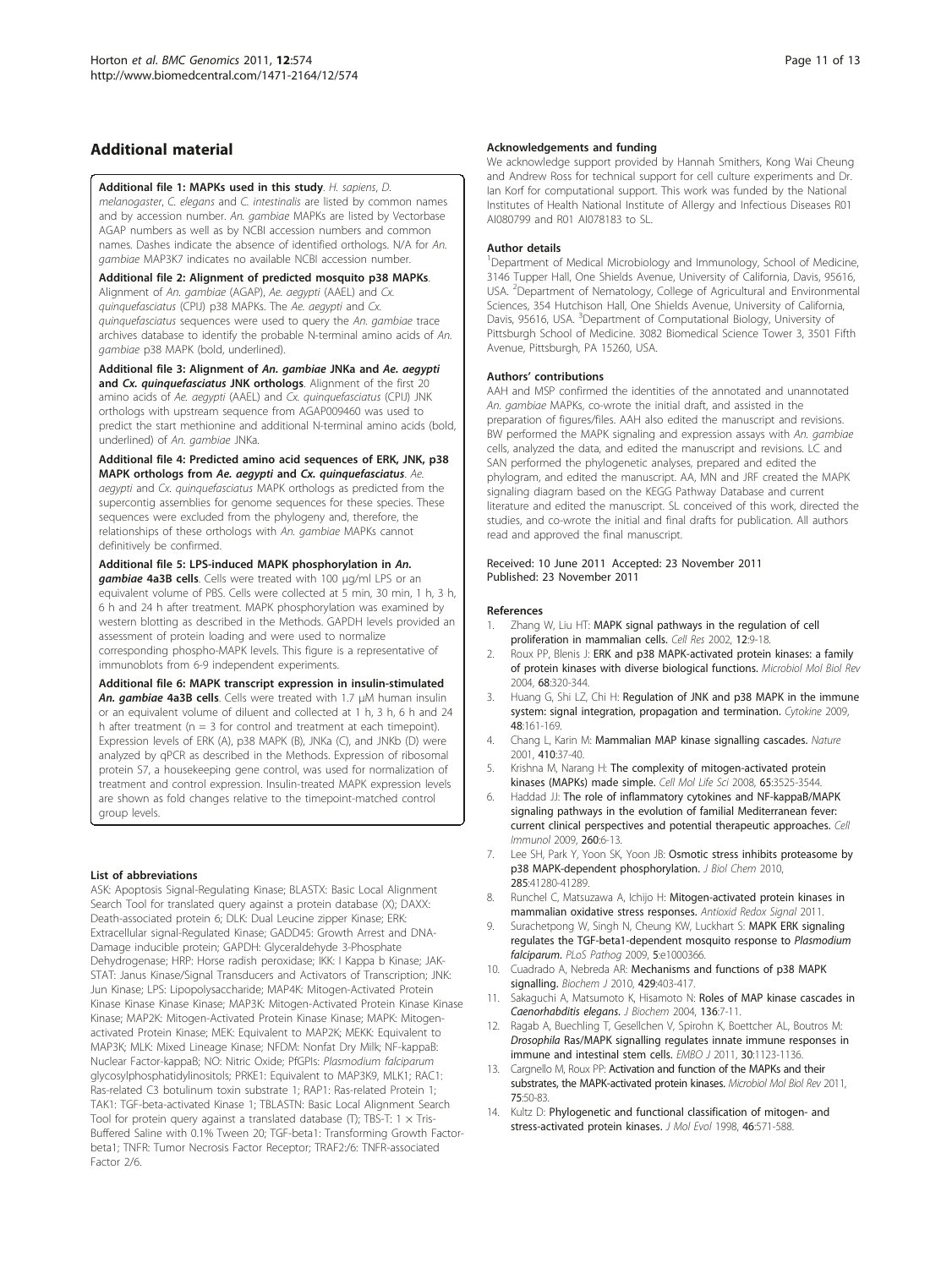- <span id="page-11-0"></span>15. Caffrey DR, O'Neill LA, Shields DC: [The evolution of the MAP kinase](http://www.ncbi.nlm.nih.gov/pubmed/10552038?dopt=Abstract) [pathways: coduplication of interacting proteins leads to new signaling](http://www.ncbi.nlm.nih.gov/pubmed/10552038?dopt=Abstract) [cascades.](http://www.ncbi.nlm.nih.gov/pubmed/10552038?dopt=Abstract) J Mol Evol 1999, 49:567-582.
- 16. Wang L, Yang Z, Li Y, Yu F, Brindley PJ, McManus DP, Wei D, Han Z, Feng Z, Li Y, Hu W: Reconstruction and in silico [analysis of the MAPK signaling](http://www.ncbi.nlm.nih.gov/pubmed/16765950?dopt=Abstract) [pathways in the human blood fluke,](http://www.ncbi.nlm.nih.gov/pubmed/16765950?dopt=Abstract) Schistosoma japonicum. FEBS Lett 2006, 580:3677-3686.
- 17. Hay SI, Guerra CA, Gething PW, Patil AP, Tatem AJ, Noor AM, Kabaria CW, Manh BH, Elyazar IR, Brooker S, Smith DL, Moyeed RA, Snow RW: [A world](http://www.ncbi.nlm.nih.gov/pubmed/19323591?dopt=Abstract) malaria map: [Plasmodium falciparum](http://www.ncbi.nlm.nih.gov/pubmed/19323591?dopt=Abstract) endemicity in 2007. PLoS Med 2009, 6:e1000048.
- 18. Zhu J, Krishnegowda G, Gowda DC: [Induction of proinflammatory](http://www.ncbi.nlm.nih.gov/pubmed/15611045?dopt=Abstract) [responses in macrophages by the glycosylphosphatidylinositols of](http://www.ncbi.nlm.nih.gov/pubmed/15611045?dopt=Abstract) Plasmodium falciparum[: the requirement of extracellular signal-regulated](http://www.ncbi.nlm.nih.gov/pubmed/15611045?dopt=Abstract) [kinase, p38, c-Jun N-terminal kinase and NF-kappaB pathways for the](http://www.ncbi.nlm.nih.gov/pubmed/15611045?dopt=Abstract) [expression of proinflammatory cytokines and nitric oxide.](http://www.ncbi.nlm.nih.gov/pubmed/15611045?dopt=Abstract) J Biol Chem 2005, 280(9):8617-8627.
- 19. Lu Z, Serghides L, Patel SN, Degousee N, Rubin BB, Krishnegowda G, Gowda DC, Karin M, Kain KC: [Disruption of JNK2 decreases the cytokine](http://www.ncbi.nlm.nih.gov/pubmed/17056565?dopt=Abstract) response to Plasmodium falciparum [glycosylphosphatidylinositol](http://www.ncbi.nlm.nih.gov/pubmed/17056565?dopt=Abstract) in vitro [and confers protection in a cerebral malaria model.](http://www.ncbi.nlm.nih.gov/pubmed/17056565?dopt=Abstract) J Immunol 2006, 177:6344-6352.
- 20. Surachetpong W, Pakpour N, Cheung KW, Luckhart S: [Reactive oxygen](http://www.ncbi.nlm.nih.gov/pubmed/21126166?dopt=Abstract) [species-dependent cell signaling regulates the mosquito immune](http://www.ncbi.nlm.nih.gov/pubmed/21126166?dopt=Abstract) response to [Plasmodium falciparum](http://www.ncbi.nlm.nih.gov/pubmed/21126166?dopt=Abstract). Antioxid Redox Signal 2011, 14:943-955.
- 21. Jaramillo M, Gowda DC, Radzioch D, Olivier M: [Hemozoin increases IFN](http://www.ncbi.nlm.nih.gov/pubmed/14530348?dopt=Abstract)[gamma-inducible macrophage nitric oxide generation through](http://www.ncbi.nlm.nih.gov/pubmed/14530348?dopt=Abstract) [extracellular signal-regulated kinase- and NF-kappa B-dependent](http://www.ncbi.nlm.nih.gov/pubmed/14530348?dopt=Abstract) [pathways.](http://www.ncbi.nlm.nih.gov/pubmed/14530348?dopt=Abstract) J Immunol 2003, 171:4243-4253.
- 22. Shio MT, Kassa FA, Bellemare MJ, Olivier M: [Innate inflammatory response](http://www.ncbi.nlm.nih.gov/pubmed/20637890?dopt=Abstract) [to the malarial pigment hemozoin.](http://www.ncbi.nlm.nih.gov/pubmed/20637890?dopt=Abstract) Microbes Infect 2010, 12:889-899
- 23. Arrighi RB, Debierre-Grockiego F, Schwarz RT, Faye I: [The immunogenic](http://www.ncbi.nlm.nih.gov/pubmed/18822312?dopt=Abstract) [properties of protozoan glycosylphosphatidylinositols in the mosquito](http://www.ncbi.nlm.nih.gov/pubmed/18822312?dopt=Abstract) [Anopheles gambiae](http://www.ncbi.nlm.nih.gov/pubmed/18822312?dopt=Abstract). Dev Comp Immunol 2009, 33:216-223.
- 24. Lim J, Gowda DC, Krishnegowda G, Luckhart S: [Induction of nitric oxide](http://www.ncbi.nlm.nih.gov/pubmed/15845481?dopt=Abstract) synthase in Anopheles stephensi by [Plasmodium falciparum](http://www.ncbi.nlm.nih.gov/pubmed/15845481?dopt=Abstract): mechanism [of signaling and the role of parasite glycosylphosphatidylinositols.](http://www.ncbi.nlm.nih.gov/pubmed/15845481?dopt=Abstract) Infect Immun 2005, 73:2778-2789.
- 25. Akman-Anderson L, Olivier M, Luckhart S: [Induction of nitric oxide](http://www.ncbi.nlm.nih.gov/pubmed/17526741?dopt=Abstract) [synthase and activation of signaling proteins in](http://www.ncbi.nlm.nih.gov/pubmed/17526741?dopt=Abstract) Anopheles mosquitoes by the [malaria pigment, hemozoin.](http://www.ncbi.nlm.nih.gov/pubmed/17526741?dopt=Abstract) Infect Immun 2007, 75:4012-4019.
- 26. Luckhart S, Vodovotz Y, Cui L, Rosenberg R: [The mosquito](http://www.ncbi.nlm.nih.gov/pubmed/9576947?dopt=Abstract) Anopheles stephensi [limits malaria parasite development with inducible synthesis of](http://www.ncbi.nlm.nih.gov/pubmed/9576947?dopt=Abstract) [nitric oxide.](http://www.ncbi.nlm.nih.gov/pubmed/9576947?dopt=Abstract) Proc Natl Acad Sci USA 1998, 95:5700-5705.
- 27. Peterson TM, Gow AJ, Luckhart S: [Nitric oxide metabolites induced in](http://www.ncbi.nlm.nih.gov/pubmed/17157200?dopt=Abstract) Anopheles stephensi [control malaria parasite infection.](http://www.ncbi.nlm.nih.gov/pubmed/17157200?dopt=Abstract) Free Radic Biol Med 2007, 42:132-142.
- 28. Ramiro RS, Alpedrinha J, Carter L, Gardner A, Reece SE: [Sex and death: the](http://www.ncbi.nlm.nih.gov/pubmed/21408620?dopt=Abstract) [effects of innate immune factors on the sexual reproduction of malaria](http://www.ncbi.nlm.nih.gov/pubmed/21408620?dopt=Abstract) [parasites.](http://www.ncbi.nlm.nih.gov/pubmed/21408620?dopt=Abstract) PLoS Pathog 2011, 7:e1001309.
- 29. Jaramillo-Gutierrez G, Molina-Cruz A, Kumar S, Barillas-Mury C: [The](http://www.ncbi.nlm.nih.gov/pubmed/20567517?dopt=Abstract) Anopheles gambiae [oxidation resistance 1 \(OXR1\) gene regulates](http://www.ncbi.nlm.nih.gov/pubmed/20567517?dopt=Abstract) [expression of enzymes that detoxify reactive oxygen species.](http://www.ncbi.nlm.nih.gov/pubmed/20567517?dopt=Abstract) PLoS One 2010, 5:e11168.
- 30. Chen-Chih Wu R, Shaio MF, Cho WL: [A p38 MAP kinase regulates the](http://www.ncbi.nlm.nih.gov/pubmed/17466055?dopt=Abstract) expression of the Aedes aegypti [defensin gene in mosquito cells.](http://www.ncbi.nlm.nih.gov/pubmed/17466055?dopt=Abstract) Insect Mol Biol 2007, 16:389-399.
- 31. Cancino-Rodezno A, Alexander C, Villaseñor R, Pacheco S, Porta H, Pauchet Y, Soberón M, Gill SS, Bravo A: [The mitogen-activated protein](http://www.ncbi.nlm.nih.gov/pubmed/20040372?dopt=Abstract) [kinase p38 is involved in insect defense against Cry toxins from](http://www.ncbi.nlm.nih.gov/pubmed/20040372?dopt=Abstract) Bacillus [thuringiensis](http://www.ncbi.nlm.nih.gov/pubmed/20040372?dopt=Abstract). Insect Biochem Mol Biol 2010, 40:58-63.
- 32. Moon AE, Walker AJ, Goodbourn S: Regulation of transcription of the Aedes albopictus cecropin A1 gene: a role for p38 mitogen-activated protein kinase. Insect Biochem Mol Biol 2011.
- 33. Holt RA, Subramanian GM, Halpern A, Sutton GG, Charlab R, Nusskern DR, Wincker P, Clark AG, Ribeiro JM, Wides R, Salzberg SL, Loftus B, Yandell M, Majoros WH, Rusch DB, Lai Z, Kraft CL, Abril JF, Anthouard V, Arensburger P, Atkinson PW, Baden H, de Berardinis V, Baldwin D, Benes V, Biedler J, Blass C, Bolanos R, Boscus D, Barnstead M, et al: [The genome sequence of](http://www.ncbi.nlm.nih.gov/pubmed/12364791?dopt=Abstract) [the malaria mosquito](http://www.ncbi.nlm.nih.gov/pubmed/12364791?dopt=Abstract) Anopheles gambiae. Science 2002, 298:129-149.
- 34. GeneCards database. [<http://www.genecards.org>], Relevant publications at http://www.genecards.org/publications.shtml.
- 35. Altschul SF, Gish W, Miller W, Myers EW, Lipman DJ: [Basic local alignment](http://www.ncbi.nlm.nih.gov/pubmed/2231712?dopt=Abstract) [search tool.](http://www.ncbi.nlm.nih.gov/pubmed/2231712?dopt=Abstract) *J Mol Biol* 1990, 215:403-410.
- 36. Cobb MH, Goldsmith EJ: [How MAP kinases are regulated.](http://www.ncbi.nlm.nih.gov/pubmed/7797459?dopt=Abstract) J Biol Chem 1995, 270:14843-14846.
- 37. Zhang J, Zhang F, Ebert D, Cobb MH, Goldsmith EJ: [Activity of the MAP](http://www.ncbi.nlm.nih.gov/pubmed/7540485?dopt=Abstract) [kinase ERK2 is controlled by a flexible surface loop.](http://www.ncbi.nlm.nih.gov/pubmed/7540485?dopt=Abstract) Structure 1995, 3:299-307.
- 38. Chenna R, Sugawara H, Koike T, Lopez R, Gibson TJ, Higgins DG, Thompson JD: [Multiple sequence alignment with the Clustal series of](http://www.ncbi.nlm.nih.gov/pubmed/12824352?dopt=Abstract) [programs.](http://www.ncbi.nlm.nih.gov/pubmed/12824352?dopt=Abstract) Nucleic Acids Res 2003, 31:3497-3500.
- 39. Felsenstein J: [Mathematics vs. evolution: mathematical evolutionary](http://www.ncbi.nlm.nih.gov/pubmed/17812579?dopt=Abstract) [theory.](http://www.ncbi.nlm.nih.gov/pubmed/17812579?dopt=Abstract) Science 1989, 246:941-942.
- 40. Müller HM, Dimopoulos G, Blass C, Kafatos FC: [A hemocyte-like cell line](http://www.ncbi.nlm.nih.gov/pubmed/10206988?dopt=Abstract) [established from the malaria vector](http://www.ncbi.nlm.nih.gov/pubmed/10206988?dopt=Abstract) Anopheles gambiae expresses six [prophenoloxidase genes.](http://www.ncbi.nlm.nih.gov/pubmed/10206988?dopt=Abstract) J Biol Chem 1999, 274:11727-11735.
- 41. Meredith JM, Munks RJ, Grail W, Hurd H, Eggleston P, Lehane MJ: [A novel](http://www.ncbi.nlm.nih.gov/pubmed/16907826?dopt=Abstract) [association between clustered NF-kappaB and C/EBP binding sites is](http://www.ncbi.nlm.nih.gov/pubmed/16907826?dopt=Abstract) [required for immune regulation of mosquito defensin genes.](http://www.ncbi.nlm.nih.gov/pubmed/16907826?dopt=Abstract) Insect Mol Biol 2006, 15:393-401.
- 42. Lawson D, Arensburger P, Atkinson P, Besansky NJ, Bruggner RV, Butler R, Campbell KS, Christophides GK, Christley S, Dialynas E, Hammond M, Hill CA, Konopinski N, Lobo NF, MacCallum RM, Madey G, Megy K, Meyer J, Redmond S, Severson DW, Stinson EO, Topalis P, Birney E, Gelbart WM, Kafatos FC, Louis C, Collins FH: VectorBase: a data resource for invertebrate vector genomics. Nucleic Acids Res 2009, , 37 Database: D583-D587, VectorBase http://www.vectorbase.orgAnopheles gambiae PEST annotation, AgamP3.5.
- 43. Keshet Y, Seger R: The MAP kinase signaling cascades: a system of hundreds of components regulates a diverse array of physiological functions. Methods Molec Biol 2010, 661:3-38.
- 44. Champion A, Picaud A, Henry Y: [Reassessing the MAP3K and MAP4K](http://www.ncbi.nlm.nih.gov/pubmed/15003235?dopt=Abstract) [relationships.](http://www.ncbi.nlm.nih.gov/pubmed/15003235?dopt=Abstract) Trends Plant Sci 2004, 9:123-129.
- 45. Rao KP, Richa T, Kumar K, Raghuram B, Sinha AK: *In silico* [analysis reveals](http://www.ncbi.nlm.nih.gov/pubmed/20395279?dopt=Abstract) [75 members of mitogen-activated protein kinase kinase kinase gene](http://www.ncbi.nlm.nih.gov/pubmed/20395279?dopt=Abstract) [family in rice.](http://www.ncbi.nlm.nih.gov/pubmed/20395279?dopt=Abstract) DNA Res 2010, 17:139-153.
- 46. Mizutani T, Kobayashi M, Eshita Y, Shirato K, Kimura T, Ako Y, Miyoshi H, Takasaki T, Kurane I, Kariwa H, Umemura T, Takashima I: [Involvement of the](http://www.ncbi.nlm.nih.gov/pubmed/12974954?dopt=Abstract) JNK-like protein of the Aedes albopictus [mosquito cell line, C6/36, in](http://www.ncbi.nlm.nih.gov/pubmed/12974954?dopt=Abstract) [phagocytosis, endocytosis and infection of West Nile virus.](http://www.ncbi.nlm.nih.gov/pubmed/12974954?dopt=Abstract) Insect Mol Biol 2003, 12:491-499.
- 47. Graves PR, Haystead TA: [A functional proteomics approach to signal](http://www.ncbi.nlm.nih.gov/pubmed/12795412?dopt=Abstract) [transduction.](http://www.ncbi.nlm.nih.gov/pubmed/12795412?dopt=Abstract) Recent Prog Horm Res 2003, 58:1-24.
- 48. KEGG (Kyoto Encyclopedia of Genes and Genomes), Kanehisa M, Goto S, Furumichi M, Tanabe M, Hirakawa M: [KEGG for representation and](http://www.ncbi.nlm.nih.gov/pubmed/19880382?dopt=Abstract) [analysis of molecular networks involving diseases and drugs.](http://www.ncbi.nlm.nih.gov/pubmed/19880382?dopt=Abstract) Nucleic Acids Res 2010, 38:D355-D360, Pathway Database http://www.genome.jp/ kegg/pathway.html Kanehisa M, Goto S, Hattori M, Aoki-Kinoshita KF, Itoh M, Kawashima S, Katayama T, Araki M, Hirakawa M: From genomics to chemical genomics: new developments in KEGG. Nucleic Acids Res 2006, 34:D354-D357; Kanehisa M, Goto S: KEGG: Kyoto Encyclopedia of Genes and Genomes. Nucleic Acids Res 2000, 28:27-30..
- 49. Shivers RP, Youngman MJ, Kim DH: [Transcriptional responses to](http://www.ncbi.nlm.nih.gov/pubmed/18567532?dopt=Abstract) pathogens in [Caenorhabditis elegans](http://www.ncbi.nlm.nih.gov/pubmed/18567532?dopt=Abstract). Curr Opin Microbiol 2008, 11:251-256.
- 50. Delaney JR, Stöven S, Uvell H, Anderson KV, Engström Y, Mlodzik M: Cooperative control of Drosophila [immune responses by the JNK and](http://www.ncbi.nlm.nih.gov/pubmed/16763552?dopt=Abstract) [NF-kappaB signaling pathways.](http://www.ncbi.nlm.nih.gov/pubmed/16763552?dopt=Abstract) EMBO J 2006, 25:3068-3077.
- 51. Chen J, Xie C, Tian L, Hong L, Wu X, Han J: [Participation of the p38](http://www.ncbi.nlm.nih.gov/pubmed/21076039?dopt=Abstract) pathway in Drosophila [host defense against pathogenic bacteria and](http://www.ncbi.nlm.nih.gov/pubmed/21076039?dopt=Abstract) [fungi.](http://www.ncbi.nlm.nih.gov/pubmed/21076039?dopt=Abstract) Proc Natl Acad Sci USA 2010, 107:20774-20779.
- 52. Park JM, Brady H, Ruocco MG, Sun H, Williams D, Lee SJ, Kato T Jr, Richards N, Chan K, Mercurio F, Karin M, Wasserman SA: [Targeting of TAK1](http://www.ncbi.nlm.nih.gov/pubmed/15037551?dopt=Abstract) [by the NF-kappa B protein Relish regulates the JNK-mediated immune](http://www.ncbi.nlm.nih.gov/pubmed/15037551?dopt=Abstract) [response in](http://www.ncbi.nlm.nih.gov/pubmed/15037551?dopt=Abstract) Drosophila. Genes Dev 2004, 18:584-594.
- 53. Brandt SM, Dionne MS, Khush RS, Pham LN, Vigdal TJ, Schneider DS: [Secreted bacterial effectors and host-produced eiger/TNF drive death in](http://www.ncbi.nlm.nih.gov/pubmed/15562316?dopt=Abstract) a Salmonella[-infected fruit fly.](http://www.ncbi.nlm.nih.gov/pubmed/15562316?dopt=Abstract) PLoS Biol 2004, 2:e418.
- 54. Schneider DS, Ayres JS, Brandt SM, Costa A, Dionne MS, Gordon MD, Mabery EM, Moule MG, Pham LN, Shirasu-Hiza MM: [Drosophila](http://www.ncbi.nlm.nih.gov/pubmed/17381241?dopt=Abstract) eiger [mutants are sensitive to extracellular pathogens.](http://www.ncbi.nlm.nih.gov/pubmed/17381241?dopt=Abstract) PLoS Pathog 2007, 3:e41.